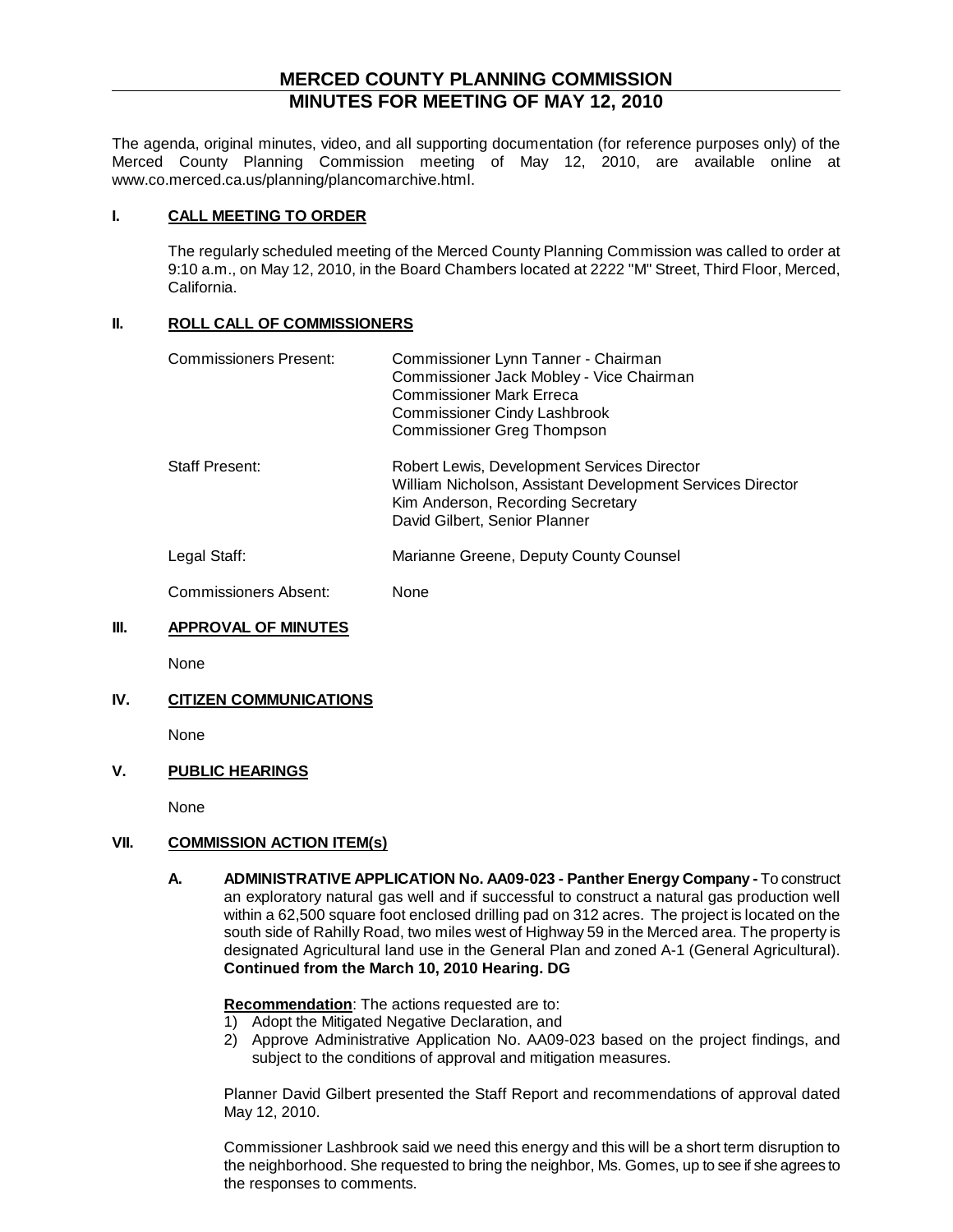**Page 2**

Deputy County Counsel Marianne Greene, stated the public hearing is closed, so we cannot ask for new testimony.

**MOTION: M/S MOBLEY - ERRECA, AND UNANIMOUSLY CARRIED, THE PLANNING COMMISSION ADOPTS THE MITIGATED NEGATIVE DECLARATION PREPARED FOR ADMINISTRATIVE APPLICATION No. AA09-023.**

**MOTION: M/S MOBLEY - ERRECA, AND UNANIMOUSLY CARRIED, THE PLANNING COMMISSION CONCURS WITH THE STAFF REPORT AND RECOMMENDATIONS DATED MAY 12, 2010, AND MAKES THE 13 FINDINGS SET FORTH IN THE STAFF REPORT AND, BASED ON THOSE 13 FINDINGS, APPROVES ADMINISTRATIVE APPLICATION No. AA09- 023 SUBJECT TO THE 26 CONDITIONS SET FORTH IN THE STAFF REPORT AS FOLLOWS:**

#### **Conditions:**

#### Planning & Community Development Department

- 1. Administrative Application No. AA09-023 is granted to construct an exploratory natural gas well within a 62,500 square foot (250' x 250') drilling pad on a 312 acre parcel. The applicant shall operate the exploratory natural gas well site in a manner that is consistent with the submitted operational statement and approved plot plan.
- 2. If the exploratory natural gas well discovers a sufficient amount of natural gas the construction of a natural gas production well is granted on the same 62,500 square foot drilling pad. The applicant shall operate the production natural gas well site in a manner that is consistent with the submitted operational statement and approved plot plan. The Development Services Director may approve minor modifications to the application.
- 3. The applicant is required to submit a Minor Modification application to the Planning and Community Development Department to modify any part of this Administrative Application permit.
- 4. The applicant shall comply with all applicable local, state and federal standards and regulations.
- 5. For the purpose of condition monitoring, an inspection fee in the amount of **\$486.00** shall be required. This fee shall be paid within 30 days of the approval date. Should additional inspections be required, inspection time shall be billed to the applicant at the established hourly rate at the time of the inspection.
- 6. The exploratory gas well permit shall be effective for 60 days upon commencement of drilling. This permit shall remain active for one year from the date of approval.

#### County Counsel

7. Panther Energy Company must indemnify, defend and hold harmless, the County of Merced, its Board of Supervisors, commissions, officers, employees, agents and assigns (hereinafter "County") from and against any and all claims, petitions, demands, liability, judgments, awards, interest, attorney's fees, expert witness and consultant fees and other costs and expenses of whatsoever kind or nature, at any time arising out of or in any way connected with the approval, modification, denial, or the exhaustion of administrative appeals associated with the Jade #1-27 Well ("project") whether in tort, contract, writ of mandamus, or otherwise. This duty shall include, but not be limited to, claims, petitions, or the like for bodily injury, property damage, personal injury, contractual damages, writ of mandamus, or otherwise alleged to be caused to any person or entity including, but not limited to employees, agents, commissions, boards, and officers of Panther Energy Company. The liability of Panther Energy Company for indemnity under this term and condition shall apply,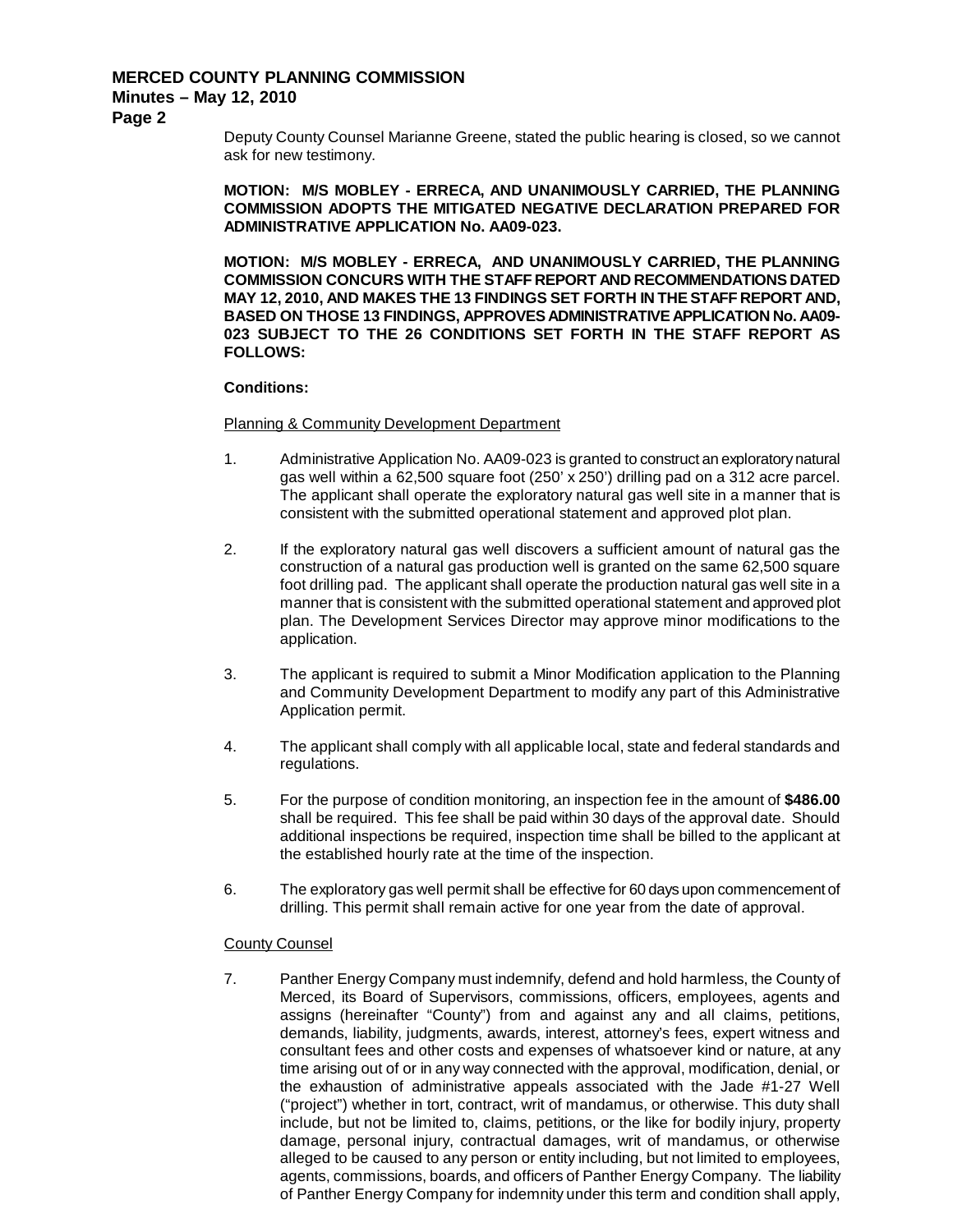## **Minutes – May 12, 2010**

**Page 3**

regardless of fault, to any acts or omissions, willful misconduct, or negligent conduct of any kind, on the part of Panther Energy Company, its employees, subcontractors, agents, and officers. The duty shall extend to any allegation or claim of liability, or petition, except in circumstances found by a jury or judge to be the sole and legal result of the willful misconduct of County. This duty shall arise at the first notice of filing a lawsuit, claim, petition, or allegation of liability against County. Panther Energy Company will on request and at its expense, defend any action suit or proceeding arising hereunder. This term and condition and shall not be limited to any claim, petition, demand, liability, judgment, award, interest, attorney's fees, expert or consultant witness fees, legal research fees, staff and administrative costs, administrative record costs, materials, and costs and expenses of whatsoever kind or nature, that may arise at the time of project approval, modification, or denial, but shall also apply to all such claims and the like, after project approval, modification, denial, or the exercise or exhaustion of administrative appeals, including but not limited to actions arising from public interest, land use and environmental legal actions. Attorney's fees shall include any and all attorney's fees but not be limited to attorney's fees and staff time incurred by the offices of County counsel. County shall have full discretion to select legal counsel of its own choosing to represent County, at a cost not exceeding the prevailing and reasonable rates for counsel practicing environmental and land use law in the State of California, or practicing any other area of law that the County determines the claim may reasonably require. This term and condition for indemnification shall be interpreted to the broadest extent permitted by law.

## Department of Public Health/Division of Environmental Health

- 8. The natural gas well shall be drilled under permit from the California Division of Oil, Gas, and Geothermal Resources. If the well if dry or when use of the well is discontinued, it shall be destroyed under permit from the California Division of Oil, Gas, and Geothermal Resources.
- 9. All sewage generated on-site shall be contained in the sewage holding tanks of trailers or in portable restrooms. If dumped in Merced County, sewage shall be dumped at an approved site. If pumped from the holding tanks in Merced County, pumping shall be done by a business holding a septic pumper permit issued by MCDEH.
- 10. Any hazardous material stored on-site over threshold quantities (55 gallons, 200 cu. ft. or 500 pounds) requires that a hazardous materials business plan (HMBP) be filed with the Division of Environmental Health. Any quantity of hazardous waste generated on-site also requires that a HMBP be filed. Contact Vickie Hayer 381-1083 or Kerri Gibbons at 381-1094.

## Merced Irrigation District (MID)

11. MID and Panther Energy have executed a Letter of Understanding (LOU) outlining each parties rights and responsibilities. MID has agreed to allow Panther Energy to use some of its facilities for ingress/egress and to allow them to cross some facilities with their gathering pipelines. Each use of MID facilities by the applicant will require the appropriate executed agreement first obtained and recorded at the expense of the applicant.

## Regional Water Quality Control Board

12. Prior to the start of construction of the exploratory natural gas well, the applicant shall explain how the drilling mud and liquids will be handled for disposal and identify the permitting facility that will be used for disposal and how the wastewater will be stored at the site and identify the permitted Class II injection well or disposal facility that will be used for wastewater disposal.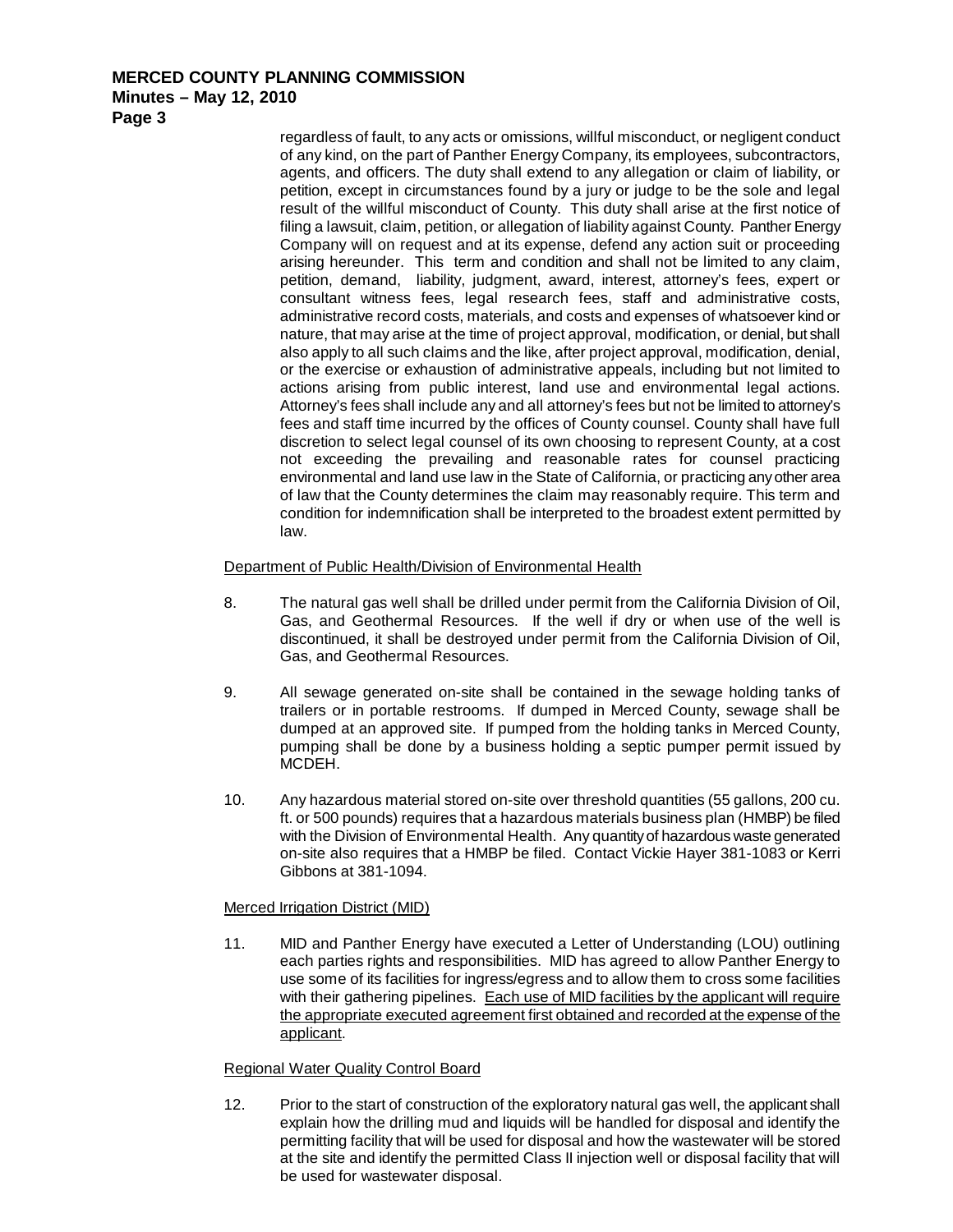## San Joaquin Air Pollution Control District

- 13. The application shall be subject to Regulation VIII (Fugitive PM10 Prohibitions.
- 14. All portable emission units (including portable drilling rigs) shall be required to be registered with either the California Air Resources Board (CARB) or with the District (Rule 2280 Portable Equipment Registration).
- 15. The project may be subject to District Rule 9510 (Indirect Source Review). Rule 9510 requires applicants subject to the rule to provide information that enables the District to quantify construction, area and operational emissions, and potentially mitigate a portion of those emissions. An application must be filed with the District no later than concurrent with application with a local agency for the final discretionary approval.

## Department of Conservation

16. Prior to drilling, Panther Energy shall submit detailed drilling plans to the Department of Conservation for their review and approval.

#### Mitigation Measures

17. **MM-Biological-4.** Prior to implementation of any ground clearing activities, a qualified biologist shall survey the area to determine whether burrows suitable for burrowing owl are present within 500 feet of the project site. The survey shall be conducted no more than 30 days prior to ground clearing activities. If no suitable burrows are identified, then no additional mitigation is required. However, if ground clearing activities are delayed beyond 30 days, additional surveys for burrows shall be required.

If suitable burrows are observed, then no more than 30 days prior to the beginning of ground disturbance a pre-construction survey for burrowing owls shall be conducted by a qualified biologist in general accordance with the Burrowing Owl Survey Protocol and Mitigation Guidelines by the California Burrowing Owl Consortium, and a report prepared and submitted to CDFG prior to groundbreaking.

If occupied burrows are identified, the following specific mitigation measures shall be implemented:

- 1. Occupied burrows should not be disturbed during the nesting season (February 1 through August 31) unless a qualified biologist approved by DFG verifies that egg-laying and incubation has not started or that juveniles from occupied burrows are capable of independent survival.
- 2. To avoid impacts to occupied burrows, no extraction shall occur within 500 feet of the burrows during the breeding season (February 1 through August 31), or within 160 feet during the non-breeding season (September 1 through January 31).
- 3. If destruction of occupied burrows is unavoidable:
	- Destruction shall occur only outside of the nesting season (between September 1 and January 31).
	- Resident owls shall be moved away from the disturbance area by a qualified biologist using only passive relocation techniques.
	- Existing unsuitable burrows shall be enhanced or new burrows created at a ratio of 2:1 prior to relocation of resident owls.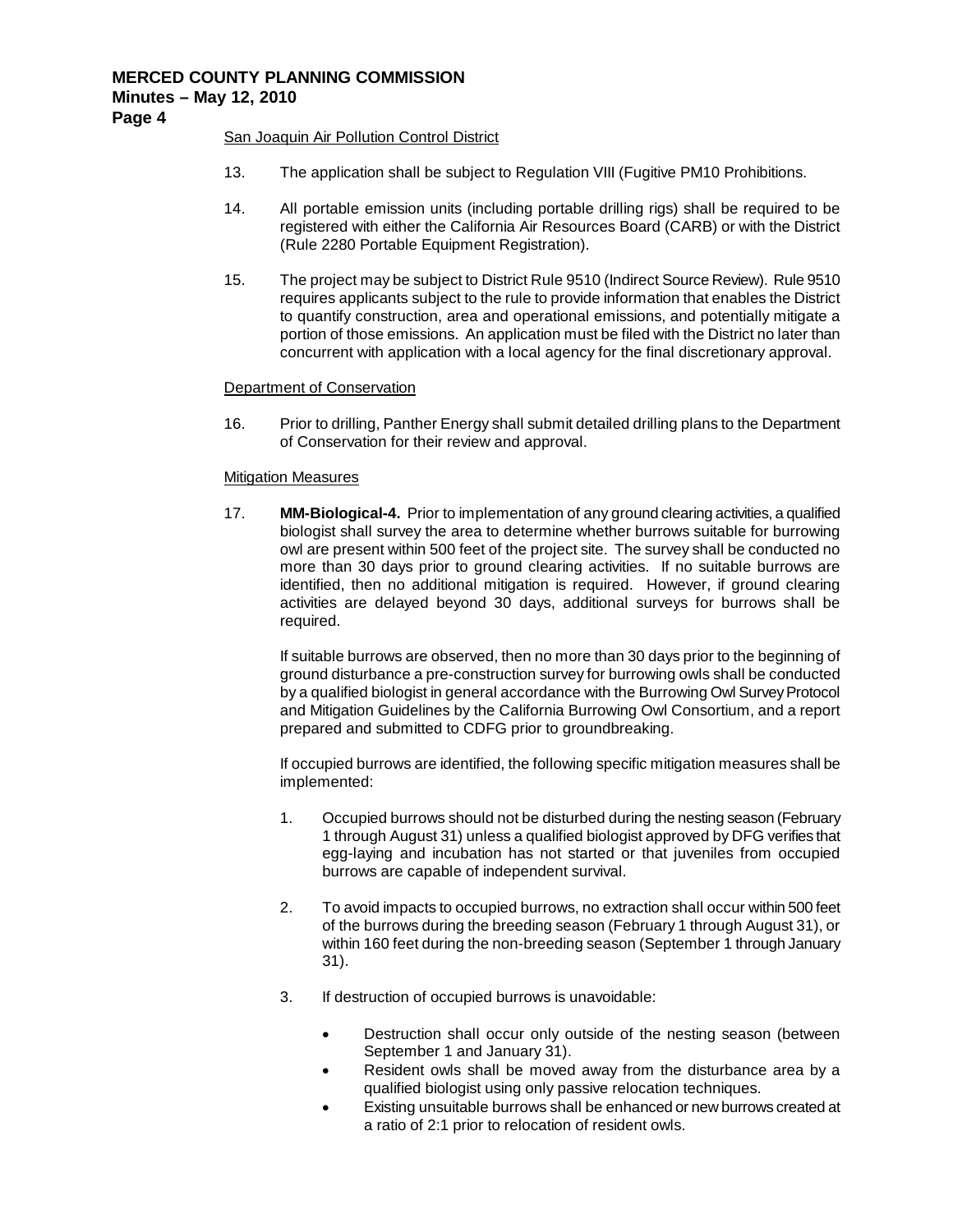- 18. **MM-Biological-5.** If construction of the well sites is initiated during the nesting season of California horned lark and loggerhead shrike (March – July), pre-construction nesting bird surveys shall be conducted in all suitable habitat within 150 feet of the project site. Surveys shall be conducted by a qualified biologist no more than 30 days prior to the start of construction. If an active nest is found, no construction shall occur within 150 feet of the nest until all chicks have successfully fledged, or until nest failure is documented as determined by a qualified biologist.
- 19. **MM-Biological-6**. If construction occurs during the nesting season (generally March 1 through September 1), preconstruction surveys for nesting Swainson's hawk shall be conducted within 0.5 mile of the project site. Surveys shall be conducted no more than 14 days prior to initiation of construction. If active nests are located, construction shall be halted until fledging has occurred or nest failure documented as determined by a qualified biologist. Alternatively, CDFG may be consulted to determine if project construction is likely to impact nesting individuals and if construction may proceed. If construction proceeds, CDFG may require additional mitigation, including the presence of a biological monitor to ensure that construction does not result in nest abandonment.
- 20. **MM-Biological-7**. Pre-construction nesting bird surveys shall be conducted for any project component to be installed during the nesting season, which typically runs from March 1 through September 1. The surveys shall be conducted by a qualified biologist and shall include all trees and shrubs (suitable for loggerhead shrike) within 250 feet of the project site. Surveys shall be conducted no more than 30 days prior to the start of construction. If an active nest is found, no construction shall occur within 250 feet of the nest until all chicks have successfully fledged, or until nest failure is documented as determined by a qualified biologist.
- 21. **MM-Biological-8.** Prior to construction of all well sites, a qualified biologist shall conduct a San Joaquin kit fox habitat assessment. All potentially suitable burrows shall be mapped, and photographed, and any observations in or around the burrow shall be described. A brief report shall be prepared and included in the Section 404 Clean Water Act permit submitted to USACE. If it is determined that the project may impact San Joaquin kit fox, mitigation requirements for impacts would be determined during Section 7 consultation between USACE and USFWS.
- 22. **MM-Biological-9.** Prior to issuance of a permit to construct, and no less than 14 days and no more than 30 days prior to ground disturbance or commencement of construction, a qualified biologist shall conduct a protocol level survey to determine the presence of the San Joaquin Kit Fox. In the event that this species is detected during protocol-level surveys, consultation with the California Department of Fish and Game (DFG) and the United States Fish and Wildlife Service (USFWS) shall be required to discuss how to implement the project and avoid "take". If "take" cannot be avoided, acquisition of a State Incidental Take Permit and corresponding federal take permit will be required prior to project implementation. If the survey identifies potential dens (defined as burrows at least four inches in diameter that open up within two feet), potential den entrances shall be dusted for three calendar days to register track of any San Joaquin kit fox present. If no kit fox activity is identified, potential dens may be destroyed.

If San Joaquin kit fox is identified, then dens shall be monitored to determine if occupation is by an adult fox only or is a natal den (natal dens usually have multiple openings). If the den is occupied by an adult only, the den may be destroyed when the adult fox has moved or is temporarily absent. If the den is a natal den, in coordination with the USFWS, a buffer zone of 250-feet shall be maintained around the den until the biologist determines that the den has been vacated. Where San Joaquin kit fox is identified, the provisions of the USFWS's published Standardized Recommendations for Protection of the San Joaquin kit fox Prior to or During Ground Disturbance (June 1999) shall apply (except that preconstruction survey protocols shall remain as established in this paragraph). These standards include provisions for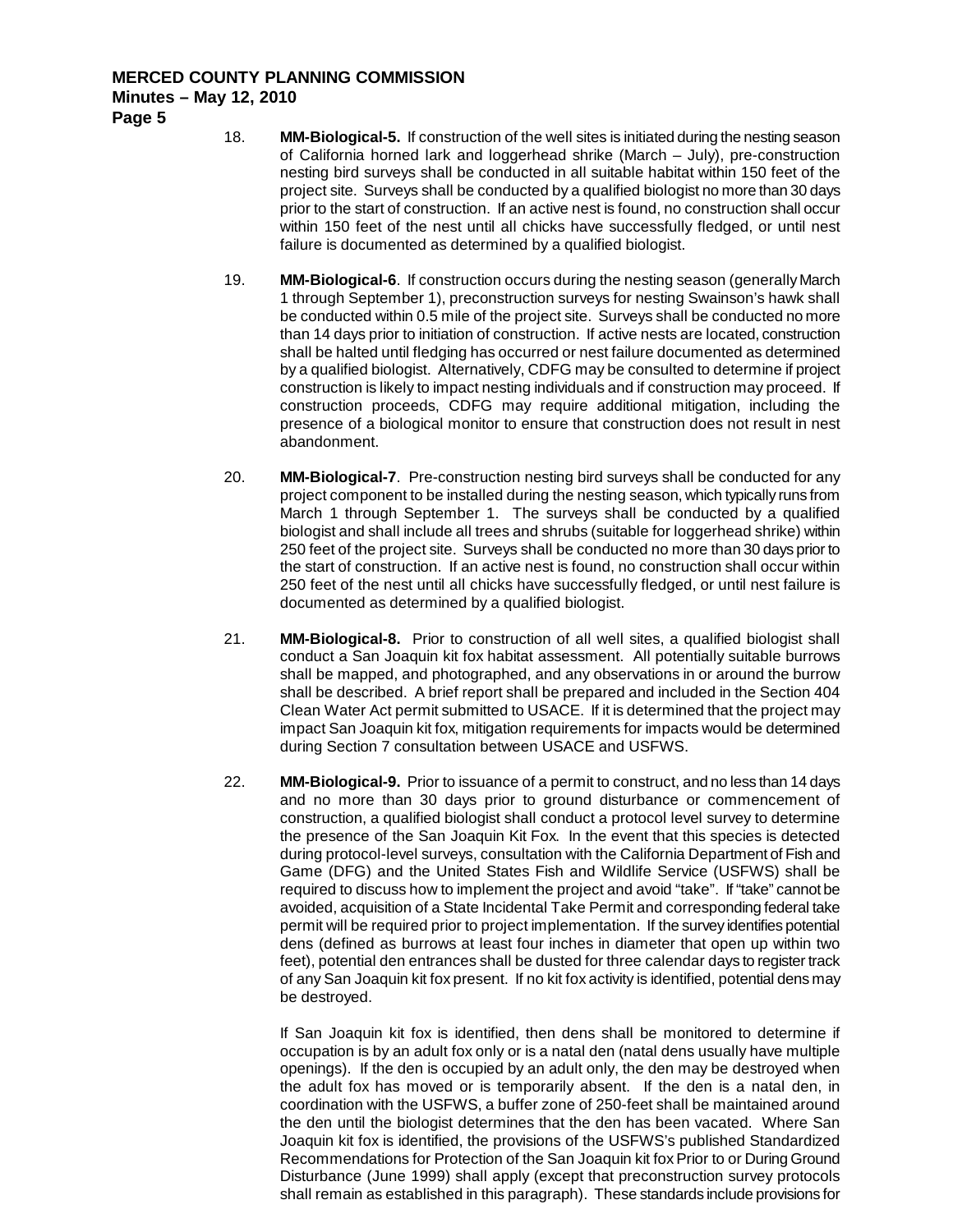**Page 6**

educating construction workers regarding the kit fox, keeping heavy equipment operating at safe speeds, checking construction pipes for kit fox occupation during construction, and similar low or no-cost activities.

- 23. **MM-Cultural-1.** If potentially significant historic or archaeological resources are discovered during ground-disturbing activities associated with construction of the proposed project, all work within 100 feet of the resource shall stop until a qualified archaeologist can assess the significance of the find, and, if necessary, develop appropriate mitigation measures in consultation with Merced County and other appropriate agencies and individuals. If significant resources are discovered, a formal evaluation using CEQA criteria will be conducted to determine if further study, test excavations, or data recovery procedures are necessary.
- 24. **MM-GHG-1.** The project applicant shall work with the SJVAPCD to determine the applicable BPS measures for the project. The project shall incorporate either the identified BPS or Approved Alternate Technology prior to construction.
- 25. **MM-Hydrology-1.** A site-specific SWPPP shall be prepared as part of the NPDES General Construction Activities Stormwater Permit, if project grading or trenching will occur during the rainy season (November – March). If project grading or trenching will occur outside the rainy season, then a site-specific SWPP will not be required. The site-specific SWPP will require the construction contractor to incorporate the SWPPP Best Management Practices (BMP) measures into all aspects of the project. The BMPs will include measures for management and operation of construction sites to control and minimize the potential contribution of pollutants to storm runoff from these areas. These measures address procedures for controlling erosion and sedimentation and management of all aspects of the construction to ensure control of potential water pollution sources.

Construction phase BMPs will include:

- Dust control
- Minimal use of water for dust control (only as much as needed)
- Dry sweeping and/or storm drain inlet control measure (e.g. sandbags, filter fabric, fiber rolls, etc.)
- Install silt barriers around sensitive areas and wherever earthwork activities might result in erosion and sediment transport
- Stabilize stockpiled soils
- Post-construction stabilization or revegetation
- Runoff control

The measures included in the SWPPP will be monitored regularly for effectiveness. If a measure is found to be ineffective, it will be redesigned or replaced immediately.

- 26. **MM-Noise-1.** The Applicant shall implement the following measures during projectrelated construction:
	- Construction activities, with the exception of well drilling activities, shall be limited to between 7 a.m. and 6 p.m., Monday through Saturday, to avoid noisesensitive hours of the day. Construction activities shall be prohibited on Sundays and holidays.
	- Construction staging and heavy equipment maintenance activities shall be performed a minimum distance of 300 feet from the nearest residence, unless safety or technical feasibility takes precedence, which will be determined by the Construction Site Manager.
	- Construction equipment noise shall be minimized by muffling and shielding intakes and exhaust on construction equipment (in accordance with the manufacturer's specifications) and by shrouding or shielding impact tools.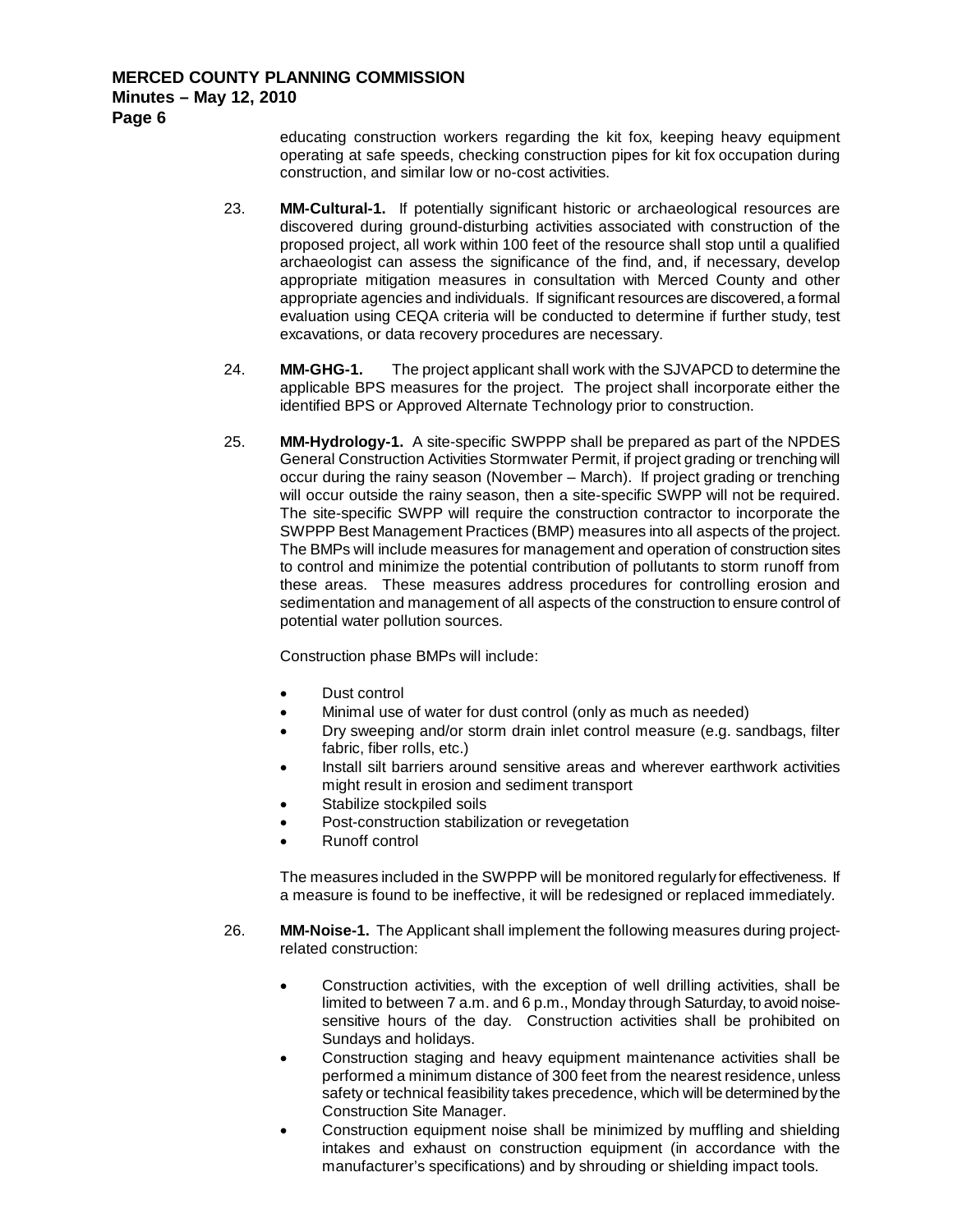- Construction contractors shall locate fixed construction equipment (such as compressors and generators) and construction staging areas as far as possible from nearby residences. Stationary combustion equipment such as pumps or generators operating within 300 feet of the nearest residence shall be shielded with a noise protection barrier.
- **B. ADMINISTRATIVE APPLICATION No. AA09-024 - Panther Energy Company -** To construct an exploratory natural gas well and if successful to construct a natural gas production well within a 62,500 square foot enclosed drilling pad on 278 acres. The project is located on the south side of Sandy Mush Road, 4,000 feet east of Combs Road in the Merced area. The property is designated as Agricultural land use in the General Plan and zoned A-1 (General Agricultural). **Continued from the March 10, 2010 Hearing. DG**

## **Recommendation :** The actions requested are to:

- 1) Adopt the Mitigated Negative Declaration, and
- 2) Approve Administrative Application No. AA09-024 based on the project findings, and subject to the conditions of approval and mitigation measures.

Planner David Gilbert presented the Staff Report and recommendations of approval dated May 12, 2010.

Marianne Greene, County Counsel, asked Commissioner Thompson if he had reviewed the March 10, 2010 hearing to become familiar with the Panther Energy applications.

Commissioner Thompson said he reviewed the staff reports but did not watch the live Planning Commission meeting from March  $10<sup>th</sup>$ .

Ms. Greene said Commissioner Thompson should abstain from voting for Items B, C & D regarding Panther Energy since he did not vote at the March 10<sup>th</sup> meeting. Commissioner Thompson agreed.

Commissioner Lashbrook said if the biologist found a vernal pool habitat in the area, what permits would be required and what would stop the project?

Planner David Gilbert replied and said the applicant would have to get the proper federal permits, if its cost effective, the applicants are not going to pursue this well site, and time is a factor.

Commissioner Lashbrook asked for an estimation of when this project will get started with biological issues, spring is not a good time. Mr. Gilbert said that Chairman Tanner could open the public hearing to allow for an answer to Commissioner Lashbrook's question by the applicant. He added that the applicant will have to follow the mitigation measures.

#### **MOTION: M/S MOBLEY - ERRECA, AND CARRIED BY A VOTE OF 4 - 0, WITH COMMISSIONER THOMPSON ABSTAINING FROM THE VOTE, THE PLANNING COMMISSION APPROVES THE MITIGATED NEGATIVE DECLARATION PREPARED FOR ADMINISTRATIVE APPLICATION No. AA09-024.**

**MOTION: M/S MOBLEY - ERRECA, AND CARRIED BY A VOTE OF 4 - 0, WITH COMMISSIONER THOMPSON ABSTAINING FROM THE VOTE, THE PLANNING COMMISSION CONCURS WITH THE STAFF REPORT AND RECOMMENDATIONS DATED MAY 12, 2010, AND MAKES THE 12 FINDINGS SET FORTH IN THE STAFF REPORT AND, BASED ON THOSE 12 FINDINGS, APPROVES ADMINISTRATIVE APPLICATION No. AA09- 024 SUBJECT TO THE 32 CONDITIONS SET FORTH IN THE STAFF REPORT AS FOLLOWS:**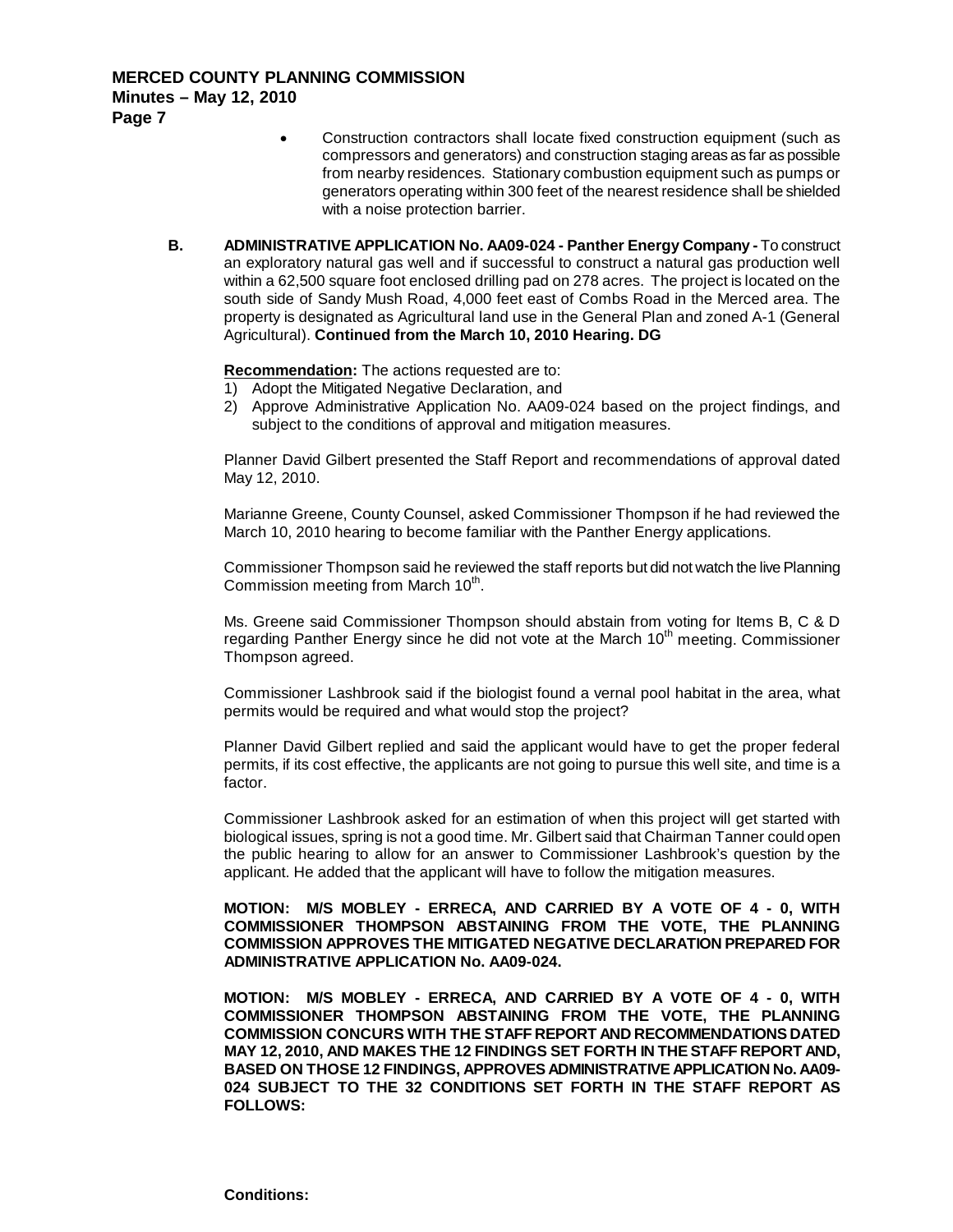## Planning & Community Development Department

- 1. Administrative Application No. AA09-024 is granted to construct an exploratory natural gas well within a 62,500 square foot (250' x 250') drilling pad on a 278 acre parcel. The applicant shall operate the exploratory natural gas well site in a manner that is consistent with the submitted operational statement and approved plot plan.
- 2. If the exploratory natural gas well discovers a sufficient amount of natural gas the construction of a natural gas production well is granted on the same 62,500 square foot drilling pad. The applicant shall operate the production natural gas well site in a manner that is consistent with the submitted operational statement and approved plot plan.
- 3. The applicant is required to submit a Minor Modification application to the Planning and Community Development Department to modify any part of this Administrative Application permit.
- 4. The applicant shall comply with all applicable local, state and federal standards and regulations.
- 5. For the purpose of condition monitoring, an inspection fee in the amount of **\$486.00** shall be required. This fee shall be paid within 30 days of the approval date. Should additional inspections be required, inspection time shall be billed to the applicant at the established hourly rate at the time of the inspection.
- 6. The exploratory gas well permit shall be effective for 60 days upon commencement of drilling. This permit shall remain active for one year from the date of approval.

## County Counsel

7. Panther Energy Company must indemnify, defend and hold harmless, the County of Merced, its Board of Supervisors, commissions, officers, employees, agents and assigns (hereinafter "County") from and against any and all claims, petitions, demands, liability, judgments, awards, interest, attorney's fees, expert witness and consultant fees and other costs and expenses of whatsoever kind or nature, at any time arising out of or in any way connected with the approval, modification, denial, or the exhaustion of administrative appeals associated with the Lucy Goose #1-3 Well ("project") whether in tort, contract, writ of mandamus, or otherwise. This duty shall include, but not be limited to, claims, petitions, or the like for bodily injury, property damage, personal injury, contractual damages, writ of mandamus, or otherwise alleged to be caused to any person or entity including, but not limited to employees, agents, commissions, boards, and officers of Panther Energy Company. The liability of Panther Energy Company for indemnity under this term and condition shall apply, regardless of fault, to any acts or omissions, willful misconduct, or negligent conduct of any kind, on the part of Panther Energy Company, its employees, subcontractors, agents, and officers. The duty shall extend to any allegation or claim of liability, or petition, except in circumstances found by a jury or judge to be the sole and legal result of the willful misconduct of County. This duty shall arise at the first notice of filing a lawsuit, claim, petition, or allegation of liability against County. Panther Energy Company will on request and at its expense, defend any action suit or proceeding arising hereunder. This term and condition and shall not be limited to any claim, petition, demand, liability, judgment, award, interest, attorney's fees, expert or consultant witness fees, legal research fees, staff and administrative costs, administrative record costs, materials, and costs and expenses of whatsoever kind or nature, that may arise at the time of project approval, modification, or denial, but shall also apply to all such claims and the like, after project approval, modification, denial, or the exercise or exhaustion of administrative appeals, including but not limited to actions arising from public interest, land use and environmental legal actions. Attorney's fees shall include any and all attorney's fees but not be limited to attorney's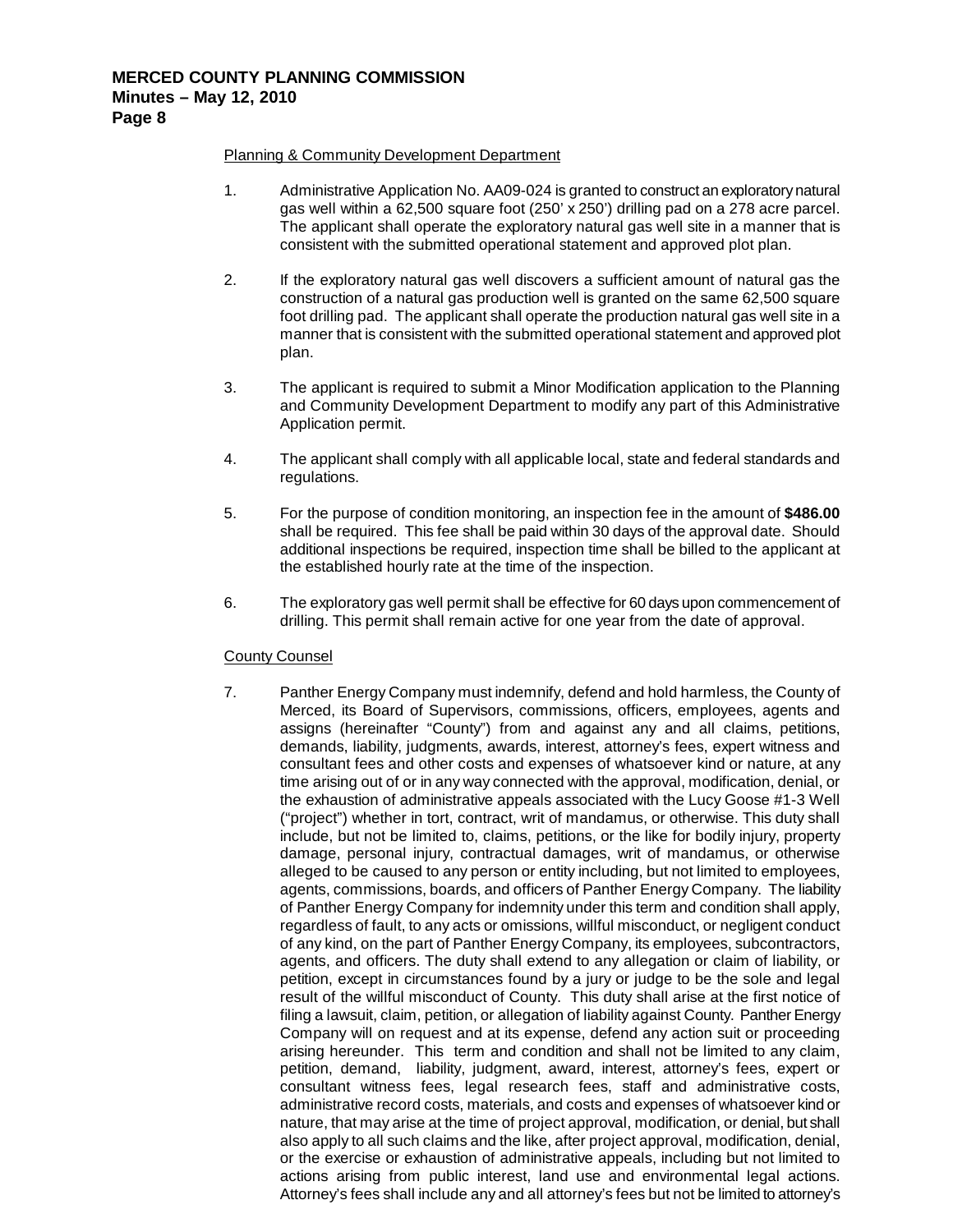> fees and staff time incurred by the offices of County counsel. County shall have full discretion to select legal counsel of its own choosing to represent County, at a cost not exceeding the prevailing and reasonable rates for counsel practicing environmental and land use law in the State of California, or practicing any other area of law that the County determines the claim may reasonably require. This term and condition for indemnification shall be interpreted to the broadest extent permitted by law.

#### Department of Public Health/Division of Environmental Health

- 8. The natural gas well shall be drilled under permit from the California Division of Oil, Gas, and Geothermal Resources. If the well if dry or when use of the well is discontinued, it shall be destroyed under permit from the California Division of Oil, Gas, and Geothermal Resources.
- 9. All sewage generated on-site shall be contained in the sewage holding tanks of trailers or in portable restrooms. If dumped in Merced County, sewage shall be dumped at an approved site. If pumped from the holding tanks in Merced County, pumping shall be done by a business holding a septic pumper permit issued by MCDEH.
- 10. Any hazardous material stored on-site over threshold quantities (55 gallons, 200 cu. ft. or 500 pounds) requires that a hazardous materials business plan (HMBP) be filed with the Division of Environmental Health. Any quantity of hazardous waste generated on-site also requires that a HMBP be filed. Contact Vickie Hayer 381-1083 or Kerri Gibbons at 381-1094.

#### Regional Water Quality Control Board

11. Prior to the start of construction of the exploratory natural gas well, the applicant shall explain how the drilling mud and liquids will be handled for disposal and identify the permitting facility that will be used for disposal and how the wastewater will be stored at the site and identify the permitted Class II injection well or disposal facility that will be used for wastewater disposal.

## San Joaquin Air Pollution Control District

- 12. The application shall be subject to Regulation VIII (Fugitive PM10 Prohibitions.
- 13. All portable emission units (including portable drilling rigs) shall be required to be registered with either the California Air Resources Board (CARB) or with the District (Rule 2280 Portable Equipment Registration).
- 14. The project may be subject to District Rule 9510 (Indirect Source Review). Rule 9510 requires applicants subject to the rule to provide information that enables the District to quantify construction, area and operational emissions, and potentially mitigate a portion of those emissions. An application must be filed with the District no later than concurrent with application with a local agency for the final discretionary approval.

## Department of Conservation

15. Prior to drilling, Panther Energy shall submit detailed drilling plans to the Department of Conservation for their review and approval.

## U.S. Army Corps of Engineers - Department of the Army

16. A Department of the Army permit shall be required for the placement of fill within approximately 0.10 acre of waters of the United States within the well pad footprint.

## California Department of Fish and Game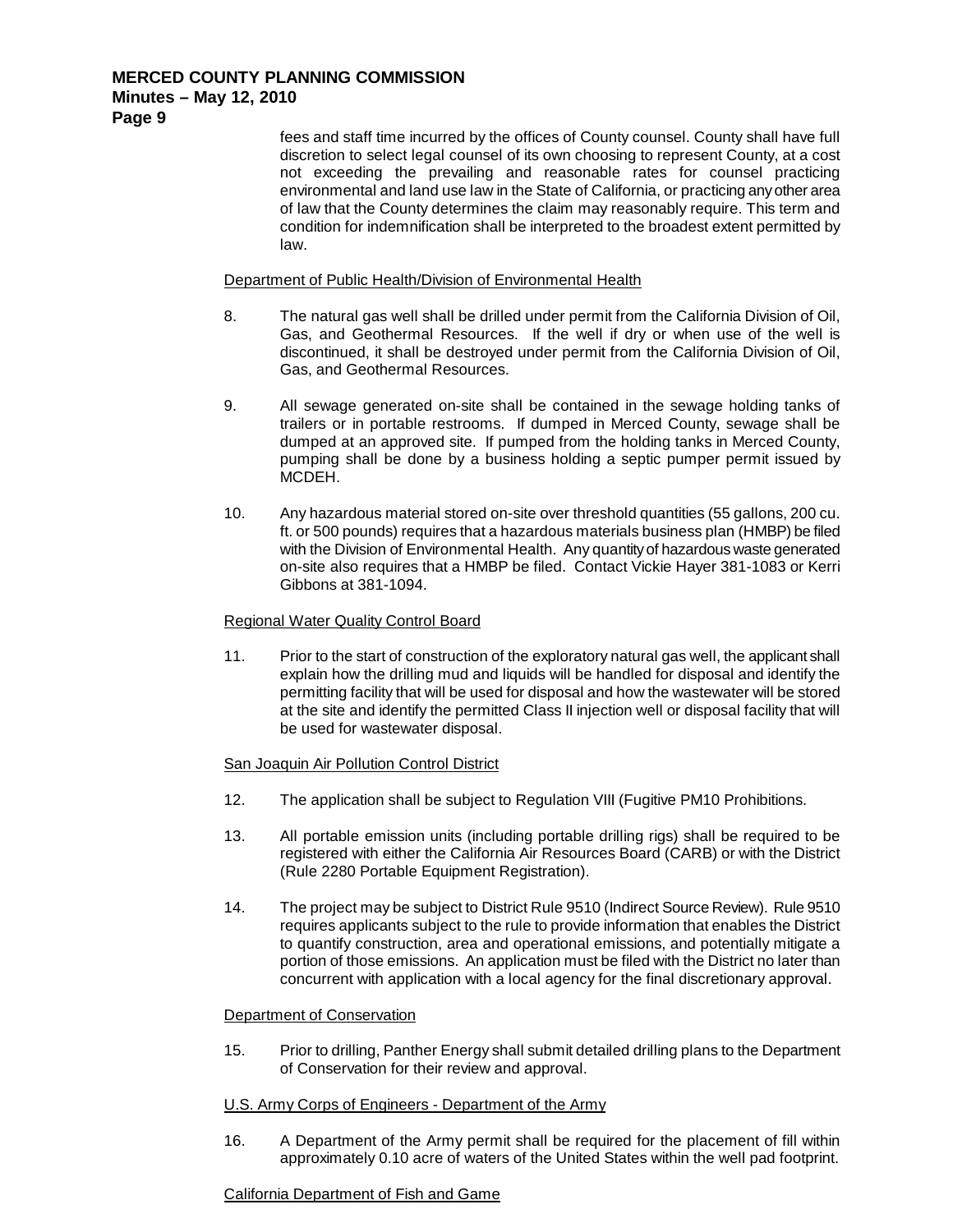17. The project site and surrounding areas shall be surveyed by a qualified biologist using the Interim Guidance on Site Assessment and Field Surveys for Determining Presence or a Negative Finding of the California Tiger Salamander whish was issued by the Department of the United States Fish and Wildlife Service (USFWS) in 2003. Fish and Game and USFWS should then be consulted regarding potential impacts to this species and for permitting requirements, well in advance of any potential projectrelated impacts

#### **Mitigation Measures**

- 18. **MM-Biological-1.** Prior to construction of the Lucy Goose well site, protocol-level botanical surveys shall be conducted by a qualified botanist. Surveys shall be conducted in accordance with the Botanical Survey Guidelines of the California Native Plant Society (2001 revised). The timing of the surveys shall occur during the identifiable period for all potentially occurring species. For the 15 species that may occur on the site, surveys in early May and in late July would be sufficient, given average temperatures and rainfall. If populations are identified, the report prepared for the survey shall be submitted to CDFG and/or USFWS to determine the appropriate mitigation, if necessary. This may include collection and transport of topsoil to the area adjacent to the project, and/or transplanting of perennial individuals.
- 19. **MM-Biological-2.** Prior to construction of the Lucy Goose well site, protocol-level surveys for listed vernal pool invertebrate species shall be conducted in all suitable seasonal wetland features within the project site and within 250 feet of the project site. Surveys will be conducted according to the Interim Survey Guidelines to Permittees for Recovery Permit under Section 10(a)(1)(A) of the Endangered Species Act for Listed Vernal Pool Branchiopods (USFWS 1996). The guidance recommends that either two full wet season surveys be conducted within a five-year period or a full wet season and a consecutive dry season (or vice versa) be conducted. Alternatively, presence of these species may be assumed throughout this area.

Impacts to vernal pool invertebrate species and mitigation requirements for impacts would be determined during Section 7 consultation between USACE and USFWS. In general, mitigation for wetland features that do not provide suitable habitat for listed vernal pool branchiopods will occur at a minimum ratio of 2:1 (one acre of habitat preserved and one acre of habitat restored) for each acre directly impacted. If listed vernal pool branchiopods are present; direct impacts to these occupied habitats will be mitigated at an offsite USFWS-approved mitigation bank at a ratio of 3:1 (2:1 preservation and 1:1 creation), and indirect impacts will be mitigated at a ratio of 2:1 preservation.

- 20. **MM-Biological-3.** Prior to construction of the Lucy Goose well site, protocol-level surveys for blunt-nosed leopard lizard shall be conducted by a permitted biologist Surveys shall be conducted in accordance with the Approved Survey Protocol for the Blunt-Nosed Leopard Lizard (CDFG 2004). If present, impacts to blunt-nosed leopard lizard and mitigation requirements for impacts would be determined during Section 7 consultation between USACE and USFWS. Given the limited well pad size avoidance and minimization measures prescribed through the Section 7 consultation process would insure impacts to the Blunt-Nosed Leopard Lizard are less-thansignificance
- 21. **MM-Biological-4.** Prior to implementation of any ground clearing activities, a qualified biologist shall survey the area to determine whether burrows suitable for burrowing owl are present within 500 feet of the project site. The survey shall be conducted no more than 30 days prior to ground clearing activities. If no suitable burrows are identified, then no additional mitigation is required. However, if ground clearing activities are delayed beyond 30 days, additional surveys for burrows shall be required.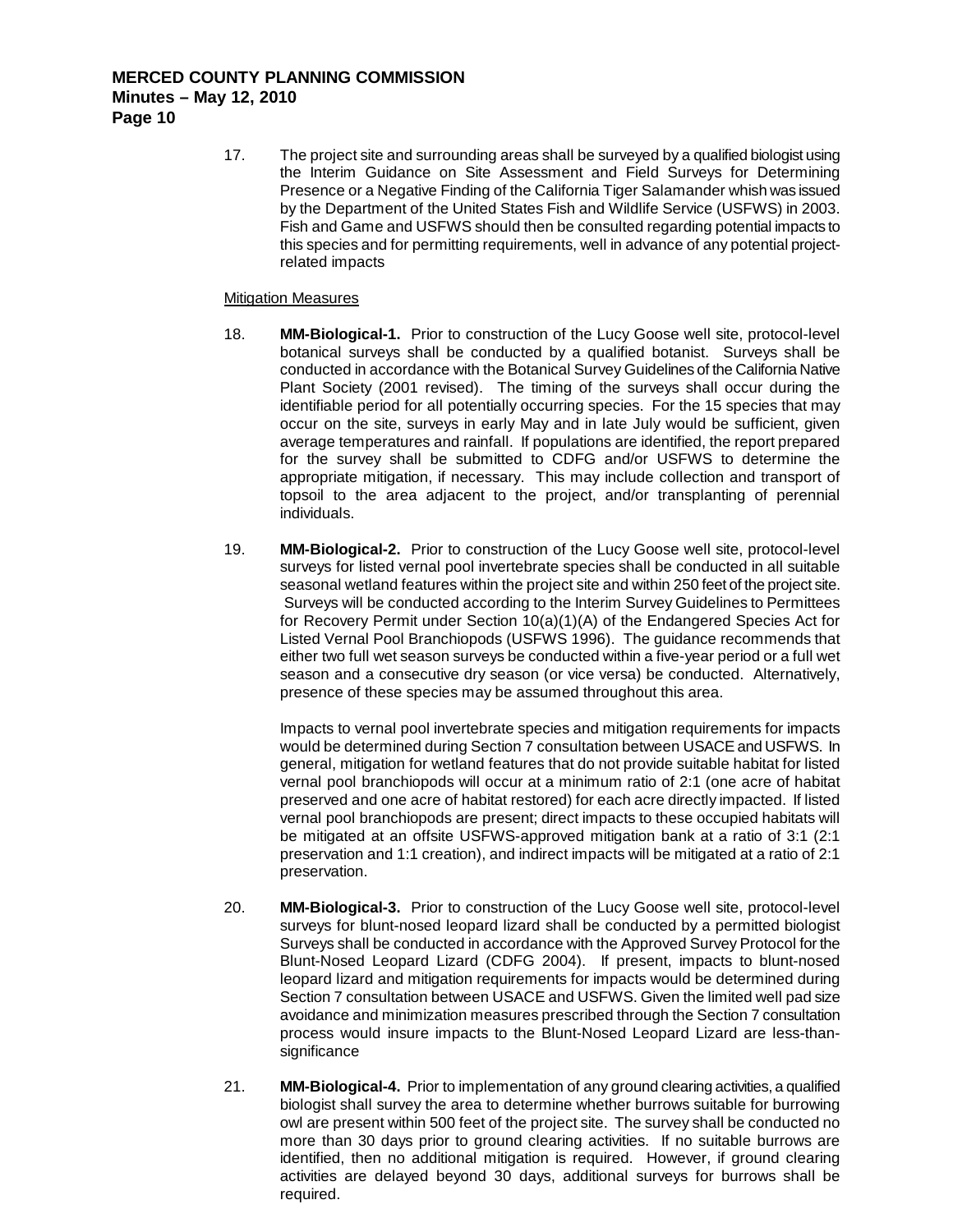If suitable burrows are observed, then no more than 30 days prior to the beginning of ground disturbance a pre-construction survey for burrowing owls shall be conducted by a qualified biologist in general accordance with the Burrowing Owl Survey Protocol and Mitigation Guidelines by the California Burrowing Owl Consortium, and a report prepared and submitted to CDFG prior to groundbreaking.

If occupied burrows are identified, the following specific mitigation measures shall be implemented:

- 1. Occupied burrows should not be disturbed during the nesting season (February 1 through August 31) unless a qualified biologist approved by DFG verifies that egg-laying and incubation has not started or that juveniles from occupied burrows are capable of independent survival.
- 2. To avoid impacts to occupied burrows, no extraction shall occur within 500 feet of the burrows during the breeding season (February 1 through August 31), or within 160 feet during the non-breeding season (September 1 through January 31).
- 3. If destruction of occupied burrows is unavoidable:
	- Destruction shall occur only outside of the nesting season (between September 1 and January 31).
	- Resident owls shall be moved away from the disturbance area by a qualified biologist using only passive relocation techniques.
	- Existing unsuitable burrows shall be enhanced or new burrows created at a ratio of 2:1 prior to relocation of resident owls.
- 22. **MM-Biological-5.** If construction of the well sites is initiated during the nesting season of California horned lark and loggerhead shrike (March – July), pre-construction nesting bird surveys shall be conducted in all suitable habitat within 150 feet of the project site. Surveys shall be conducted by a qualified biologist no more than 30 days prior to the start of construction. If an active nest is found, no construction shall occur within 150 feet of the nest until all chicks have successfully fledged, or until nest failure is documented as determined by a qualified biologist.
- 23. **MM-Biological-6**. If construction occurs during the nesting season (generally March 1 through September 1), preconstruction surveys for nesting Swainson's hawk shall be conducted within 0.5 mile of the project site. Surveys shall be conducted no more than 14 days prior to initiation of construction. If active nests are located, construction shall be halted until fledging has occurred or nest failure documented as determined by a qualified biologist. Alternatively, CDFG may be consulted to determine if project construction is likely to impact nesting individuals and if construction may proceed. If construction proceeds, CDFG may require additional mitigation, including the presence of a biological monitor to ensure that construction does not result in nest abandonment.
- 24. **MM-Biological-7**. Pre-construction nesting bird surveys shall be conducted for any project component to be installed during the nesting season, which typically runs from March 1 through September 1. The surveys shall be conducted by a qualified biologist and shall include all trees and shrubs (suitable for loggerhead shrike) within 250 feet of the project site. Surveys shall be conducted no more than 30 days prior to the start of construction. If an active nest is found, no construction shall occur within 250 feet of the nest until all chicks have successfully fledged, or until nest failure is documented as determined by a qualified biologist.
- 25. **MM-Biological-8.** Prior to construction of the well site, a qualified biologist shall conduct a San Joaquin kit fox habitat assessment. All potentially suitable burrows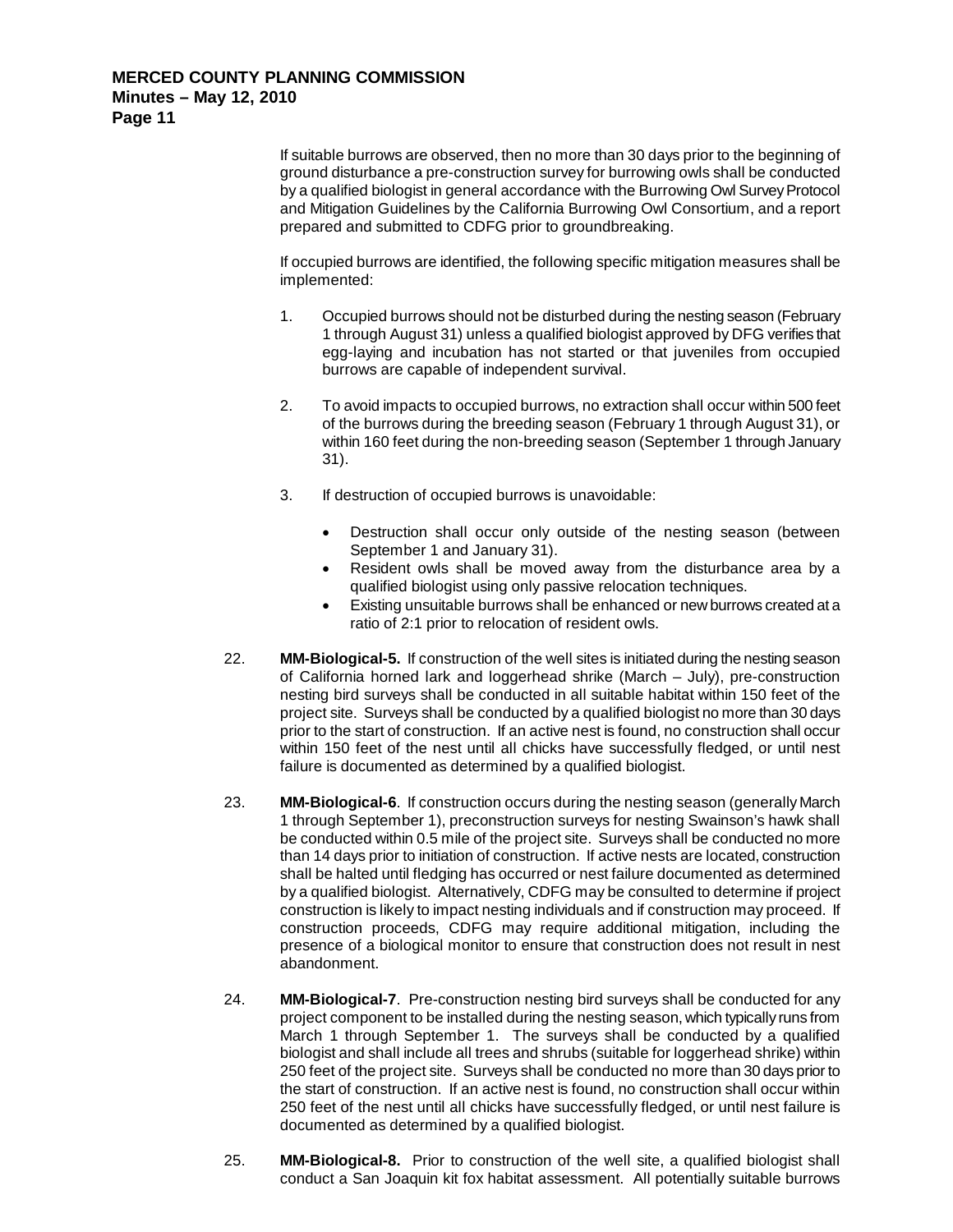shall be mapped, and photographed, and any observations in or around the burrow shall be described. A brief report shall be prepared and included in the Section 404 Clean Water Act permit submitted to USACE. If it is determined that the project may impact San Joaquin kit fox, mitigation requirements for impacts would be determined during Section 7 consultation between USACE and USFWS.

26. **MM-Biological-9.** Prior to issuance of a permit to construct, and no less than 14 days and no more than 30 days prior to ground disturbance or commencement of construction, a qualified biologist shall conduct a protocol level survey to determine the presence of the San Joaquin Kit Fox. In the event that this species is detected during protocol-level surveys, consultation with the California Department of Fish and Game (DFG) and the United States Fish and Wildlife Service (USFWS) shall be required to discuss how to implement the project and avoid "take". If "take" cannot be avoided, acquisition of a State Incidental Take Permit and corresponding federal take permit will be required prior to project implementation. If the survey identifies potential dens (defined as burrows at least four inches in diameter that open up within two feet), potential den entrances shall be dusted for three calendar days to register track of any San Joaquin kit fox present. If no kit fox activity is identified, potential dens may be destroyed.

If San Joaquin kit fox is identified, then dens shall be monitored to determine if occupation is by an adult fox only or is a natal den (natal dens usually have multiple openings). If the den is occupied by an adult only, the den may be destroyed when the adult fox has moved or is temporarily absent. If the den is a natal den, in coordination with the USFWS, a buffer zone of 250-feet shall be maintained around the den until the biologist determines that the den has been vacated. Where San Joaquin kit fox is identified, the provisions of the USFWS's published Standardized Recommendations for Protection of the San Joaquin kit fox Prior to or During Ground Disturbance (June 1999) shall apply (except that preconstruction survey protocols shall remain as established in this paragraph). These standards include provisions for educating construction workers regarding the kit fox, keeping heavy equipment operating at safe speeds, checking construction pipes for kit fox occupation during construction, and similar low or no-cost activities.

- 27. **MM-Biological-11.** Prior to construction of the Lucy Goose well site, a report of the jurisdictional delineation of waters of the U.S., including wetlands, conducted for the project shall be prepared and submitted to USACE Sacramento District for verification. Once verified, a Clean Water Act Section (CWA) 404 permit shall be prepared and submitted to USACE, and a CWA Section 401 permit prepared and submitted to the Regional Water Quality Control Board. No construction activities shall occur until all permits have been received and all mitigation has been carried out and verified.
- 28. **MM-Cultural-1.** If potentially significant historic or archaeological resources are discovered during ground-disturbing activities associated with construction of the proposed project, all work within 100 feet of the resource shall stop until a qualified archaeologist can assess the significance of the find, and, if necessary, develop appropriate mitigation measures in consultation with Merced County and other appropriate agencies and individuals. If significant resources are discovered, a formal evaluation using CEQA criteria will be conducted to determine if further study, test excavations, or data recovery procedures are necessary.
- 29. **MM-GHG-1.** The project applicant shall work with the SJVAPCD to determine the applicable BPS measures for the project. The project shall incorporate either the identified BPS or Approved Alternate Technology prior to construction.
- 30. **MM-Hydrology-1.** A site-specific SWPPP shall be prepared as part of the NPDES General Construction Activities Stormwater Permit, if project grading or trenching will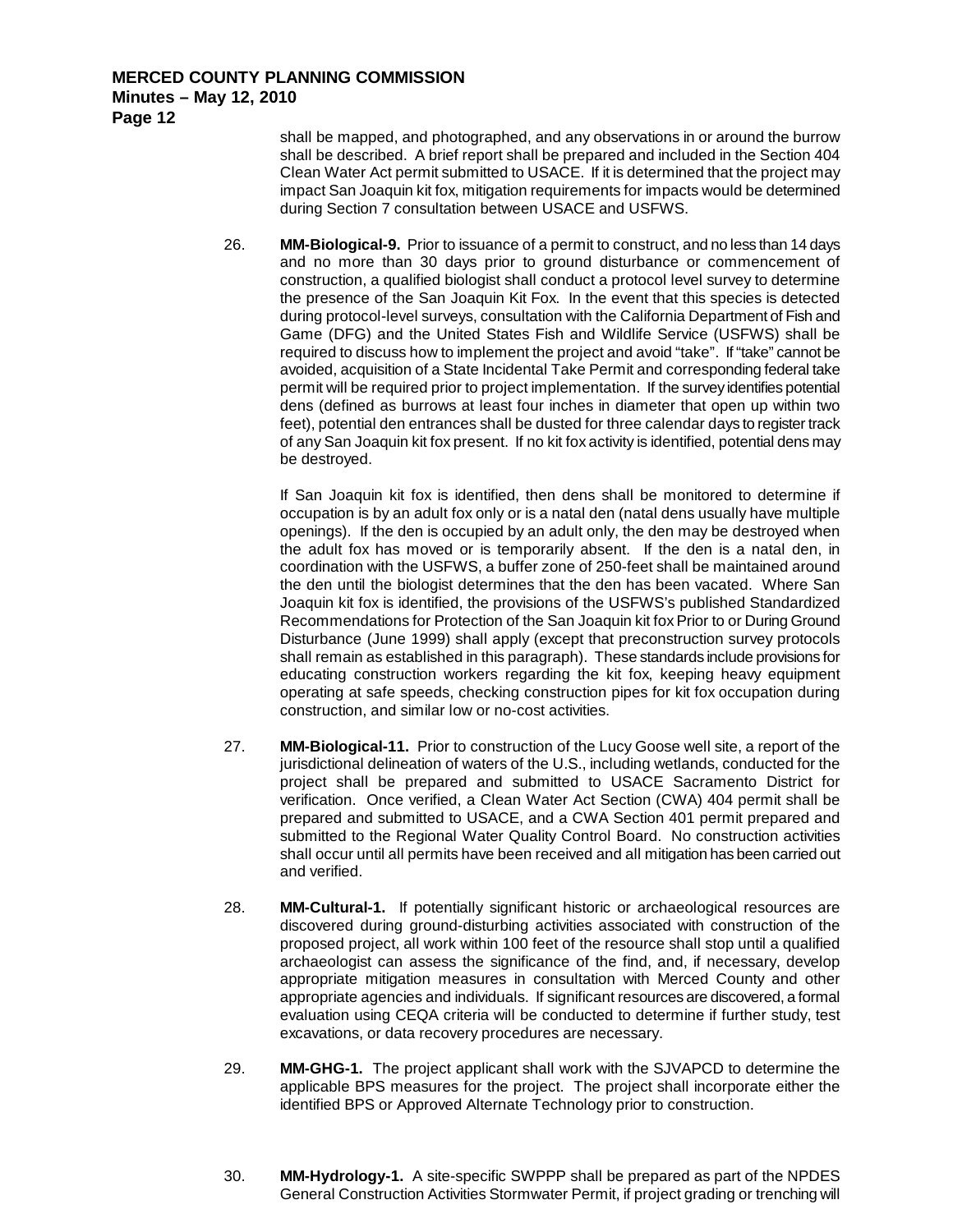**Minutes – May 12, 2010**

**Page 13**

occur during the rainy season (November – March). If project grading or trenching will occur outside the rainy season, then a site-specific SWPP will not be required. The site-specific SWPP will require the construction contractor to incorporate the SWPPP Best Management Practices (BMP) measures into all aspects of the project. The BMPs will include measures for management and operation of construction sites to control and minimize the potential contribution of pollutants to storm runoff from these areas. These measures address procedures for controlling erosion and sedimentation and management of all aspects of the construction to ensure control of potential water pollution sources.

Construction phase BMPs will include:

- Dust control
- Minimal use of water for dust control (only as much as needed)
- Dry sweeping and/or storm drain inlet control measure (e.g. sandbags, filter fabric, fiber rolls, etc.)
- Install silt barriers around sensitive areas and wherever earthwork activities might result in erosion and sediment transport
- Stabilize stockpiled soils
- Post-construction stabilization or revegetation
- Runoff control

The measures included in the SWPPP will be monitored regularly for effectiveness. If a measure is found to be ineffective, it will be redesigned or replaced immediately.

- 31. **MM-Noise-1.** The Applicant shall implement the following measures during project-related construction:
	- Construction activities, with the exception of well drilling activities, shall be limited to between 7 a.m. and 6 p.m., Monday through Saturday, to avoid noise-sensitive hours of the day. Construction activities shall be prohibited on Sundays and holidays.
	- Construction staging and heavy equipment maintenance activities shall be performed a minimum distance of 300 feet from the nearest residence, unless safety or technical feasibility takes precedence, which will be determined by the Construction Site Manager.
	- Construction equipment noise shall be minimized by muffling and shielding intakes and exhaust on construction equipment (in accordance with the manufacturer's specifications) and by shrouding or shielding impact tools.
	- Construction contractors shall locate fixed construction equipment (such as compressors and generators) and construction staging areas as far as possible from nearby residences. Stationary combustion equipment such as pumps or generators operating within 300 feet of the nearest residence shall be shielded with a noise protection barrier.
- 32. **MM-Transportation-1.** Prior to the commencement of drilling activities, the project applicant will consult with the Merced County Fire Marshal to determine the appropriate site configuration of the Champ and Lucy Goose well sites to allow for emergency equipment turning-radius. Turning-radius configuration will be determined by Section D103.4 of the California Fire Code or as approved by the Merced County Fire Marshal.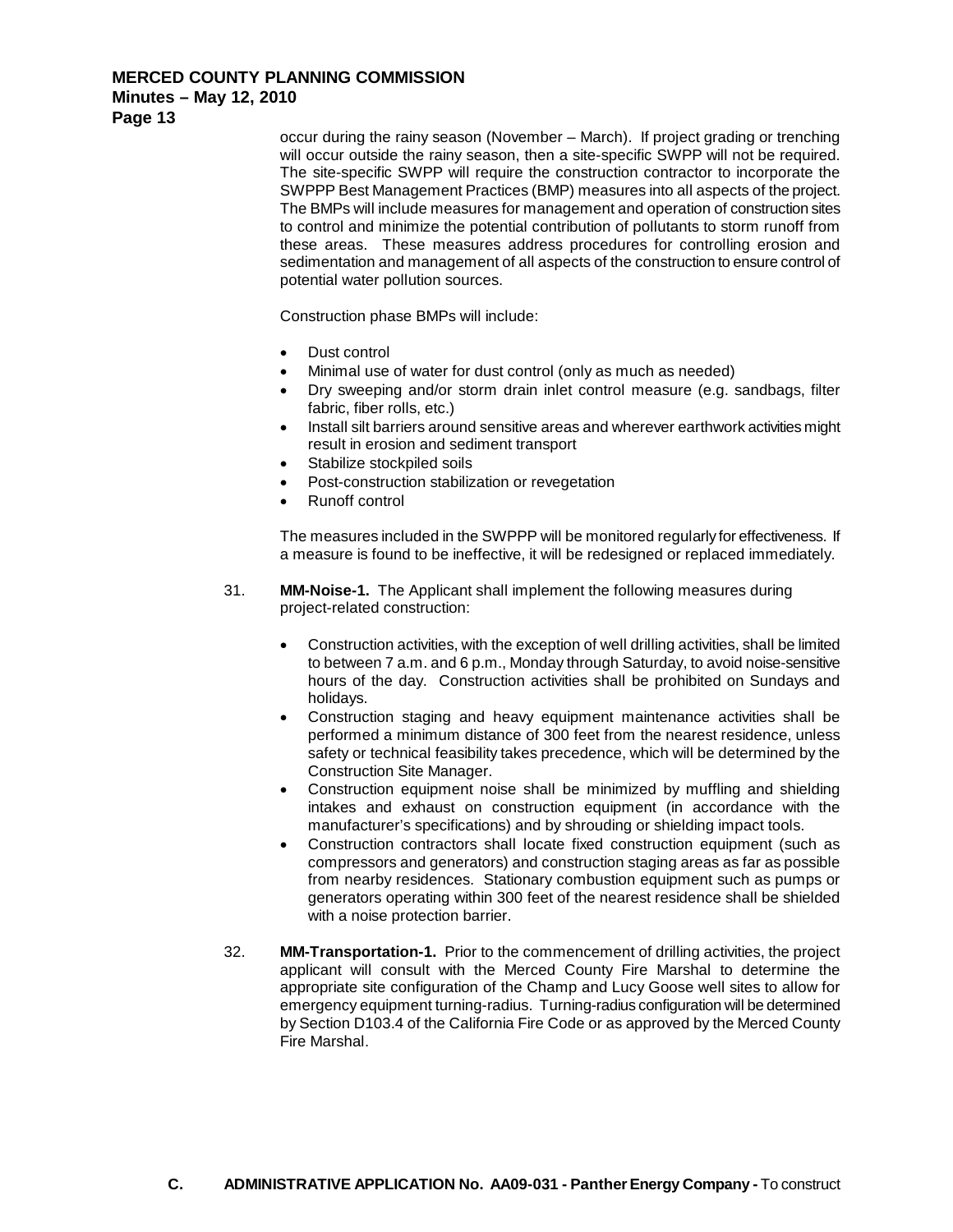## **Minutes – May 12, 2010**

**Page 14**

an exploratory natural gas well and if successful to construct a natural gas production well within a 62,500 square foot drilling pad on 529.4 acres. The project is located on the north side of Rahilly Road, two miles west of Highway 59 in the Merced area. The property is designated Agricultural land use in the General Plan and zoned A-1 (General Agricultural). **Continued from the March 10, 2010 Hearing. DG**

**Recommendation :** The actions requested are to:

- 1) Adopt the Mitigated Negative Declaration, and
- 2) Approve Administrative Application No. AA09-031 based on the project findings, and subject to the conditions of approval and mitigation measures.

Planner David Gilbert presented the Staff Report and recommendations of approval dated May 12, 2010.

**MOTION: M/S MOBLEY - ERRECA, AND CARRIED BY A VOTE OF 4 - 0, WITH COMMISSIONER THOMPSON ABSTAINING FROM THE VOTE, THE PLANNING COMMISSION ADOPTS THE MITIGATED NEGATIVE DECLARATION PREPARED FOR ADMINISTRATIVE APPLICATION No. AA09-031.**

**MOTION: M/S MOBLEY - ERRECA, AND CARRIED BY A VOTE OF 4 – 0, WITH COMMISSIONER THOMPSON ABSTAINING FROM THE VOTE, THE PLANNING COMMISSION CONCURS WITH THE STAFF REPORT AND RECOMMENDATIONS DATED MAY 12, 2010, AND MAKES THE 13 FINDINGS SET FORTH IN THE STAFF REPORT AND, BASED ON THOSE 13 FINDINGS, APPROVES ADMINISTRATIVE APPLICATION No. AA09-031 SUBJECT TO THE 29 CONDITIONS SET FORTH IN THE STAFF REPORT AS FOLLOWS:**

## **Conditions:**

#### Planning & Community Development Department

- 1. Administrative Application No. AA09-031 is granted to construct an exploratory natural gas well within a 62,500 square foot (250' x 250') drilling pad on a 278 acre parcel. The applicant shall operate the exploratory natural gas well site in a manner that is consistent with the submitted operational statement and approved plot plan.
- 2. If the exploratory natural gas well discovers a sufficient amount of natural gas a natural gas production natural gas well is granted on the same 62,500 square foot drilling pad. The applicant shall operate the production natural gas production well in a manner that is consistent with the submitted operational statement and approved plot plan.
- 3. The applicant is required to submit a Minor Modification application to the Planning and Community Development Department to modify any part of this Administrative Application permit.
- 4. The applicant shall comply with all applicable local, state and federal standards and regulations.
- 5. For the purpose of condition monitoring, an inspection fee in the amount of **\$486.00** shall be required. This fee shall be paid within 30 days of the approval date. Should additional inspections be required, inspection time shall be billed to the applicant at the established hourly rate at the time of the inspection.
- 6. The exploratory gas well permit shall be effective for 60 days upon commencement of drilling. This permit shall remain active for one year from the date of approval.

#### County Counsel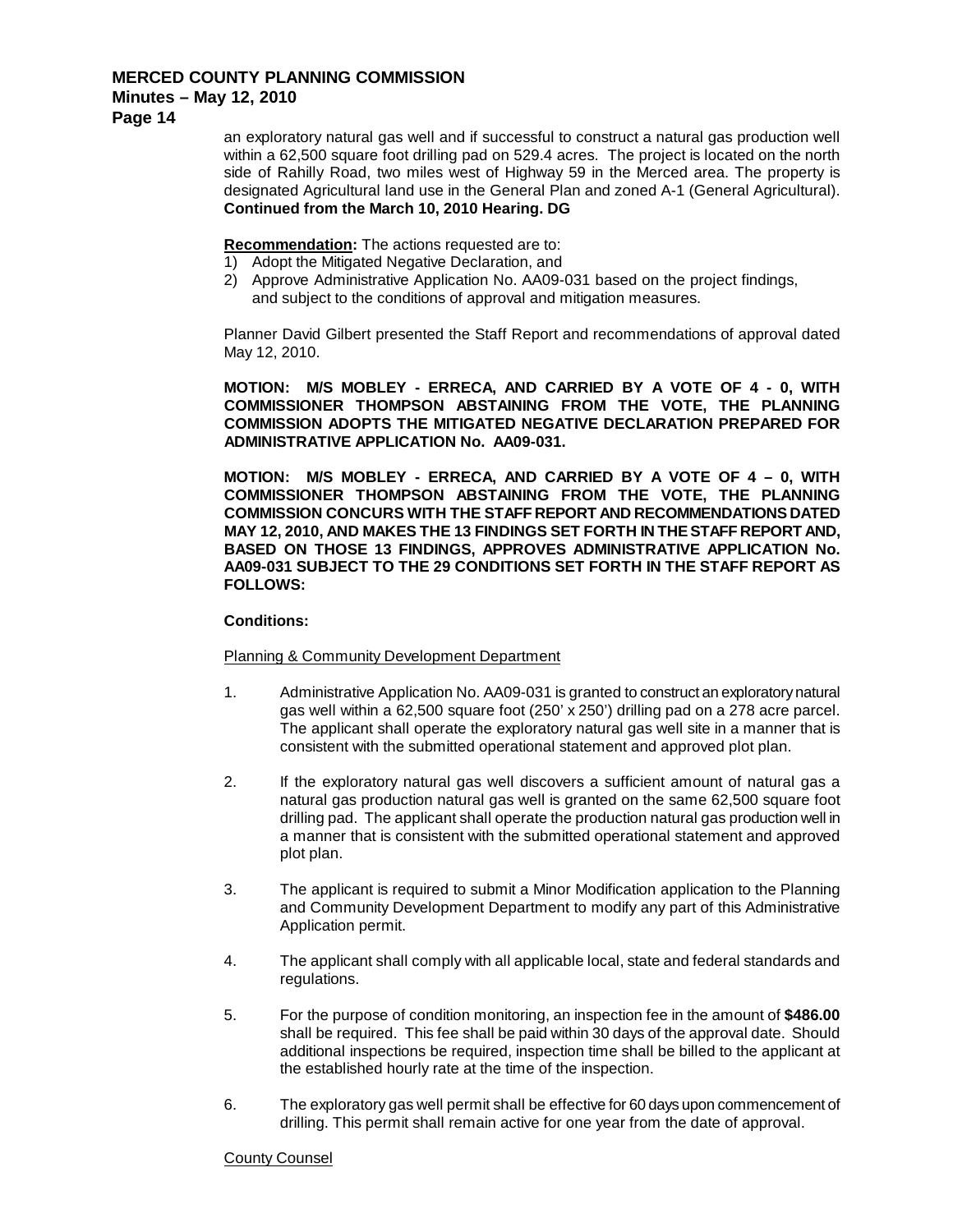**Page 15**

7. Panther Energy Company must indemnify, defend and hold harmless, the County of Merced, its Board of Supervisors, commissions, officers, employees, agents and assigns (hereinafter "County") from and against any and all claims, petitions, demands, liability, judgments, awards, interest, attorney's fees, expert witness and consultant fees and other costs and expenses of whatsoever kind or nature, at any time arising out of or in any way connected with the approval, modification, denial, or the exhaustion of administrative appeals associated with the Champ #1-22 Well ("project") whether in tort, contract, writ of mandamus, or otherwise. This duty shall include, but not be limited to, claims, petitions, or the like for bodily injury, property damage, personal injury, contractual damages, writ of mandamus, or otherwise alleged to be caused to any person or entity including, but not limited to employees, agents, commissions, boards, and officers of Panther Energy Company. The liability of Panther Energy Company for indemnity under this term and condition shall apply, regardless of fault, to any acts or omissions, willful misconduct, or negligent conduct of any kind, on the part of Panther Energy Company, its employees, subcontractors, agents, and officers. The duty shall extend to any allegation or claim of liability, or petition, except in circumstances found by a jury or judge to be the sole and legal result of the willful misconduct of County. This duty shall arise at the first notice of filing a lawsuit, claim, petition, or allegation of liability against County. Panther Energy Company will on request and at its expense, defend any action suit or proceeding arising hereunder. This term and condition and shall not be limited to any claim, petition, demand, liability, judgment, award, interest, attorney's fees, expert or consultant witness fees, legal research fees, staff and administrative costs, administrative record costs, materials, and costs and expenses of whatsoever kind or nature, that may arise at the time of project approval, modification, or denial, but shall also apply to all such claims and the like, after project approval, modification, denial, or the exercise or exhaustion of administrative appeals, including but not limited to actions arising from public interest, land use and environmental legal actions. Attorney's fees shall include any and all attorney's fees but not be limited to attorney's fees and staff time incurred by the offices of County counsel. County shall have full discretion to select legal counsel of its own choosing to represent County, at a cost not exceeding the prevailing and reasonable rates for counsel practicing environmental and land use law in the State of California, or practicing any other area of law that the County determines the claim may reasonably require. This term and condition for indemnification shall be interpreted to the broadest extent permitted by law.

Department of Public Health/Division of Environmental Health

- 8. The natural gas well shall be drilled under permit from the California Division of Oil, Gas, and Geothermal Resources. If the well if dry or when use of the well is discontinued, it shall be destroyed under permit from the California Division of Oil, Gas, and Geothermal Resources.
- 9. All sewage generated on-site shall be contained in the sewage holding tanks of trailers or in portable restrooms. If dumped in Merced County, sewage shall be dumped at an approved site. If pumped from the holding tanks in Merced County, pumping shall be done by a business holding a septic pumper permit issued by MCDEH.
- 10. Any hazardous material stored on-site over threshold quantities (55 gallons, 200 cu. ft. or 500 pounds) requires that a hazardous materials business plan (HMBP) be filed with the Division of Environmental Health. Any quantity of hazardous waste generated on-site also requires that a HMBP be filed. Contact Vickie Hayer 381-1083 or Kerri Gibbons at 381-1094.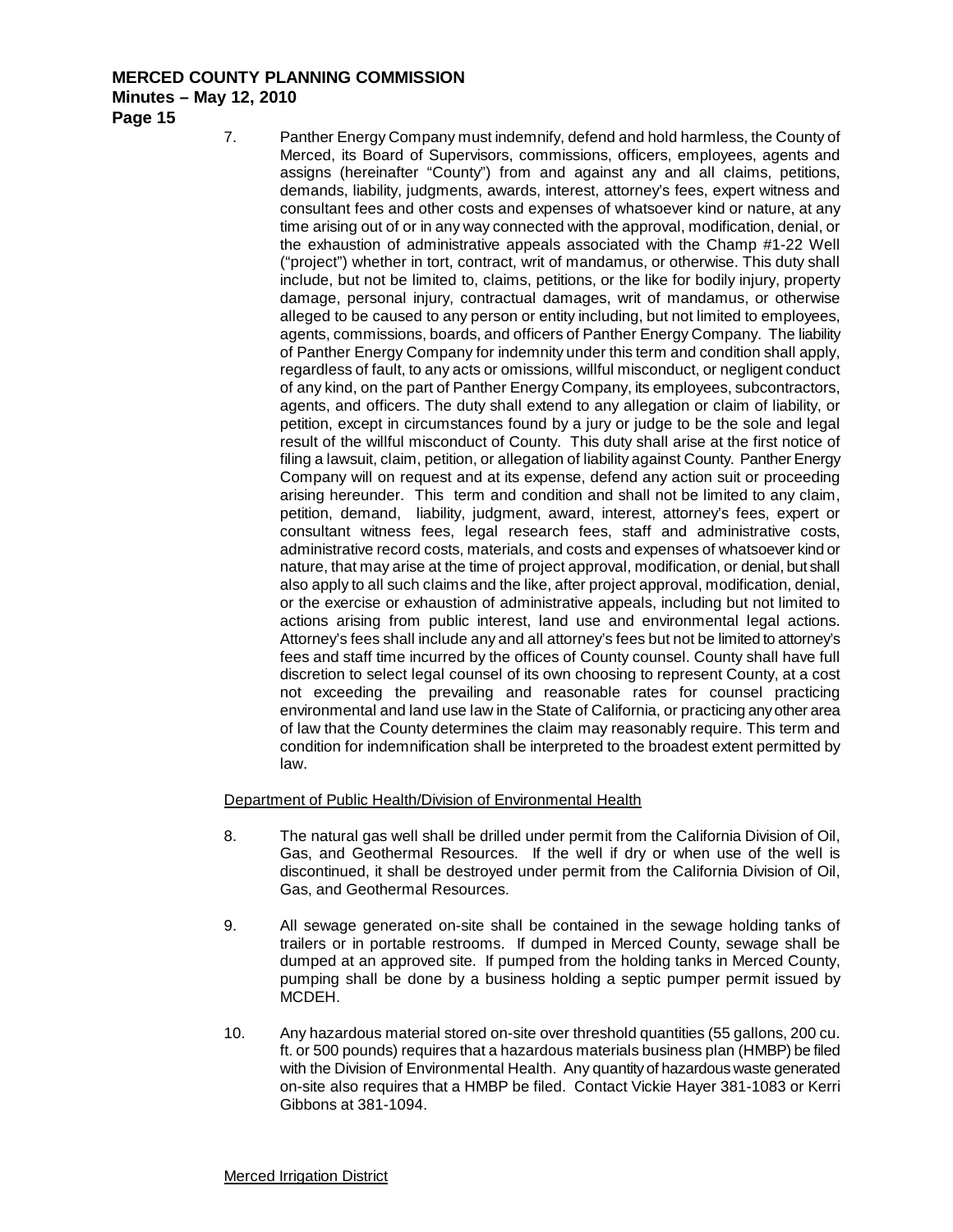11. MID and Panther Energy have executed a Letter of Understanding (LOU) outlining each parties rights and responsibilities. MID has agreed to allow Panther Energy to use some of its facilities for ingress/egress and to allow them to cross some facilities with their gathering pipelines. Each use of MID facilities by the applicant will require the appropriate executed agreement first obtained and recorded at the expense of the applicant.

## Regional Water Quality Control Board

12. Prior to the start of construction of the exploratory natural gas well, the applicant shall explain how the drilling mud and liquids will be handled for disposal and identify the permitting facility that will be used for disposal and how the wastewater will be stored at the site and identify the permitted Class II injection well or disposal facility that will be used for wastewater disposal.

## San Joaquin Air Pollution Control District

- 13. The application shall be subject to Regulation VIII (Fugitive PM10 Prohibitions.
- 14. All portable emission units (including portable drilling rigs) shall be required to be registered with either the California Air Resources Board (CARB) or with the District (Rule 2280 Portable Equipment Registration).
- 15. The project may be subject to District Rule 9510 (Indirect Source Review). Rule 9510 requires applicants subject to the rule to provide information that enables the District to quantify construction, area and operational emissions, and potentially mitigate a portion of those emissions. An application must be filed with the District no later than concurrent with application with a local agency for the final discretionary approval.

## Department of Conservation

16. Prior to drilling, Panther Energy shall submit detailed drilling plans to the Department of Conservation for their review and approval.

## U.S. Army Corps of Engineers - Department of the Army

17. A Department of the Army permit may be required for the gathering pipeline crossing Duck Slough. It is unclear of the design on this crossing and whether it would require the placement of fill with Duck Slough. The crossing should be designed to avoid impacts to the creek.

## **Mitigation Measures**

18. **MM-Biological-4.** Prior to implementation of any ground clearing activities, a qualified biologist shall survey the area to determine whether burrows suitable for burrowing owl are present within 500 feet of the project site. The survey shall be conducted no more than 30 days prior to ground clearing activities. If no suitable burrows are identified, then no additional mitigation is required. However, if ground clearing activities are delayed beyond 30 days, additional surveys for burrows shall be required.

If suitable burrows are observed, then no more than 30 days prior to the beginning of ground disturbance a pre-construction survey for burrowing owls shall be conducted by a qualified biologist in general accordance with the Burrowing Owl Survey Protocol and Mitigation Guidelines by the California Burrowing Owl Consortium, and a report prepared and submitted to CDFG prior to groundbreaking.

If occupied burrows are identified, the following specific mitigation measures shall be implemented: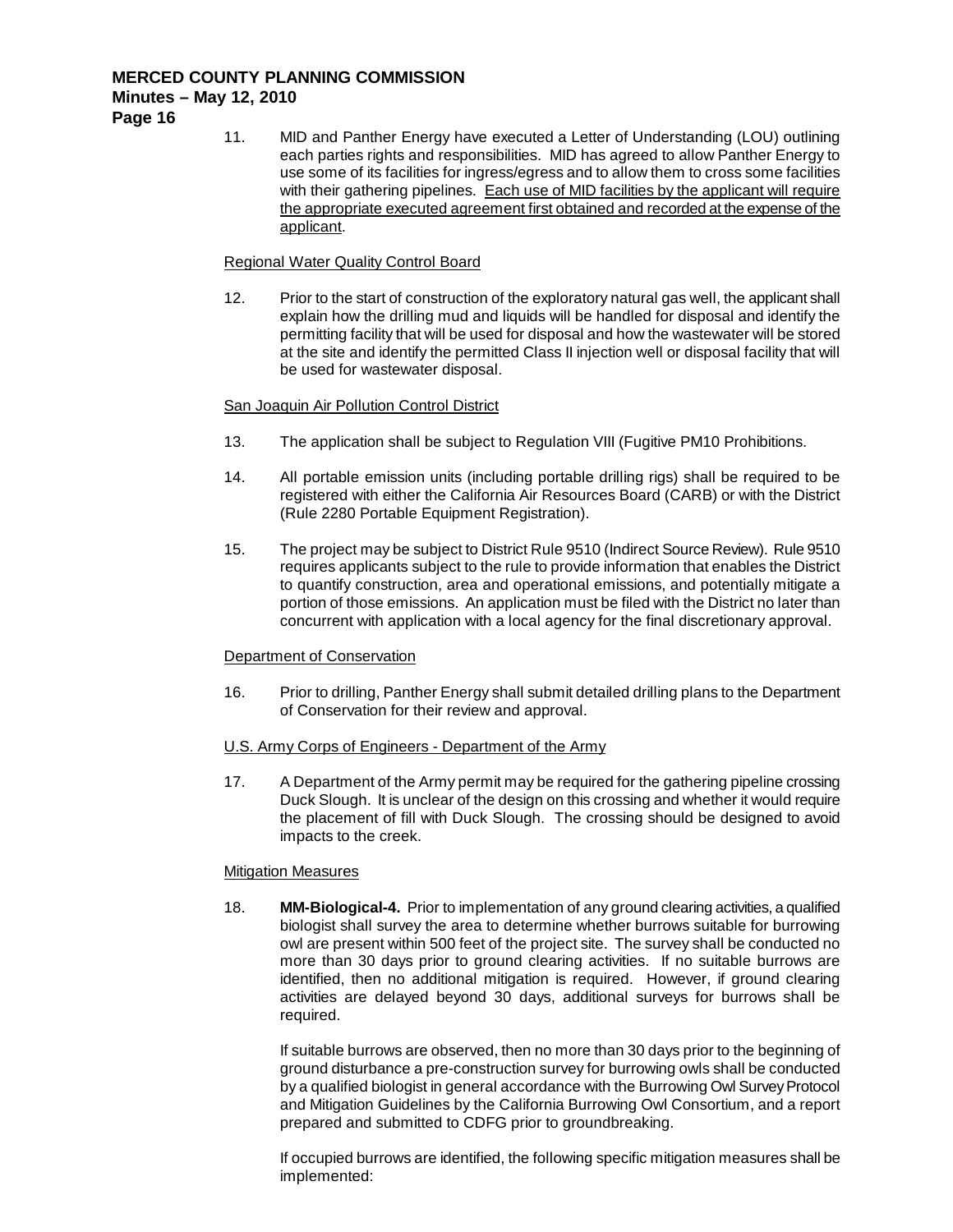- 1. Occupied burrows should not be disturbed during the nesting season (February 1 through August 31) unless a qualified biologist approved by DFG verifies that egg-laying and incubation has not started or that juveniles from occupied burrows are capable of independent survival.
- 2. To avoid impacts to occupied burrows, no extraction shall occur within 500 feet of the burrows during the breeding season (February 1 through August 31), or within 160 feet during the non-breeding season (September 1 through January 31).
- 3. If destruction of occupied burrows is unavoidable:
	- Destruction shall occur only outside of the nesting season (between September 1 and January 31).
	- Resident owls shall be moved away from the disturbance area by a qualified biologist using only passive relocation techniques.
	- Existing unsuitable burrows shall be enhanced or new burrows created at a ratio of 2:1 prior to relocation of resident owls.
- 19. **MM-Biological-5.** If construction of the well sites is initiated during the nesting season of California horned lark and loggerhead shrike (March – July), pre-construction nesting bird surveys shall be conducted in all suitable habitat within 150 feet of the project site. Surveys shall be conducted by a qualified biologist no more than 30 days prior to the start of construction. If an active nest is found, no construction shall occur within 150 feet of the nest until all chicks have successfully fledged, or until nest failure is documented as determined by a qualified biologist.
- 20. **MM-Biological-6**. If construction occurs during the nesting season (generally March 1 through September 1), preconstruction surveys for nesting Swainson's hawk shall be conducted within 0.5 mile of the project site. Surveys shall be conducted no more than 14 days prior to initiation of construction. If active nests are located, construction shall be halted until fledging has occurred or nest failure documented as determined by a qualified biologist. Alternatively, CDFG may be consulted to determine if project construction is likely to impact nesting individuals and if construction may proceed. If construction proceeds, CDFG may require additional mitigation, including the presence of a biological monitor to ensure that construction does not result in nest abandonment.
- 21. **MM-Biological-7**. Pre-construction nesting bird surveys shall be conducted for any project component to be installed during the nesting season, which typically runs from March 1 through September 1. The surveys shall be conducted by a qualified biologist and shall include all trees and shrubs (suitable for loggerhead shrike) within 250 feet of the project site. Surveys shall be conducted no more than 30 days prior to the start of construction. If an active nest is found, no construction shall occur within 250 feet of the nest until all chicks have successfully fledged, or until nest failure is documented as determined by a qualified biologist.
- 22. **MM-Biological-8.** Prior to construction of all well sites, a qualified biologist shall conduct a San Joaquin kit fox habitat assessment. All potentially suitable burrows shall be mapped, and photographed, and any observations in or around the burrow shall be described. A brief report shall be prepared and included in the Section 404 Clean Water Act permit submitted to USACE. If it is determined that the project may impact San Joaquin kit fox, mitigation requirements for impacts would be determined during Section 7 consultation between USACE and USFWS.
- 23. **MM-Biological-9.** Prior to issuance of a permit to construct, and no less than 14 days and no more than 30 days prior to ground disturbance or commencement of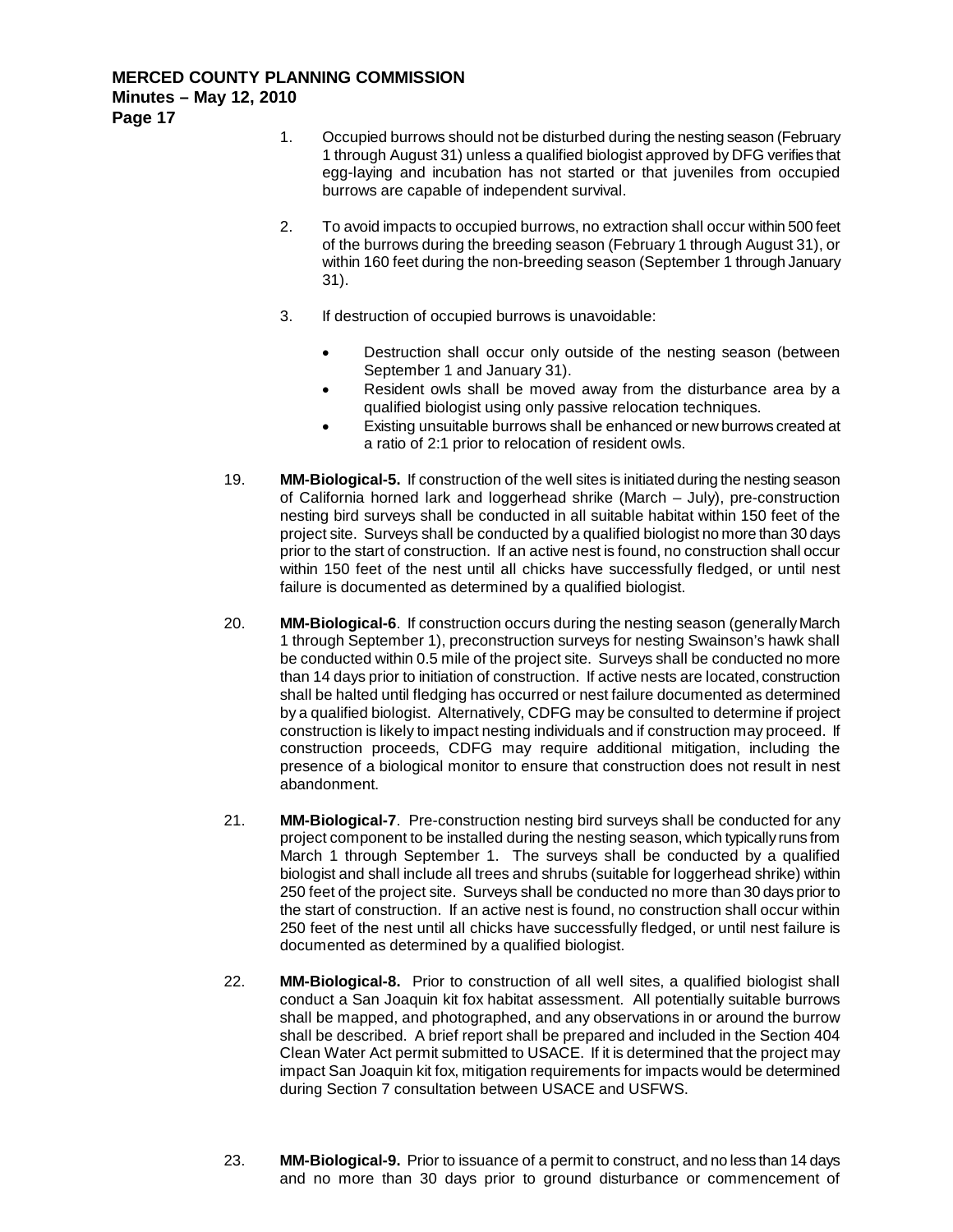construction, a qualified biologist shall conduct a protocol level survey to determine the presence of the San Joaquin Kit Fox. In the event that this species is detected during protocol-level surveys, consultation with the California Department of Fish and Game (DFG) and the United States Fish and Wildlife Service (USFWS) shall be required to discuss how to implement the project and avoid "take". If "take" cannot be avoided, acquisition of a State Incidental Take Permit and corresponding federal take permit will be required prior to project implementation. If the survey identifies potential dens (defined as burrows at least four inches in diameter that open up within two feet), potential den entrances shall be dusted for three calendar days to register track of any San Joaquin kit fox present. If no kit fox activity is identified, potential dens may be destroyed.

If San Joaquin kit fox is identified, then dens shall be monitored to determine if occupation is by an adult fox only or is a natal den (natal dens usually have multiple openings). If the den is occupied by an adult only, the den may be destroyed when the adult fox has moved or is temporarily absent. If the den is a natal den, in coordination with the USFWS, a buffer zone of 250-feet shall be maintained around the den until the biologist determines that the den has been vacated. Where San Joaquin kit fox is identified, the provisions of the USFWS's published Standardized Recommendations for Protection of the San Joaquin kit fox Prior to or During Ground Disturbance (June 1999) shall apply (except that preconstruction survey protocols shall remain as established in this paragraph). These standards include provisions for educating construction workers regarding the kit fox, keeping heavy equipment operating at safe speeds, checking construction pipes for kit fox occupation during construction, and similar low or no-cost activities.

- 24. **MM-Biological-10.** The California Department of Fish and Game (DFG) regulates alterations to stream courses, including adjacent riparian habitat, under Section 1600 of the state Fish and Game Code. Prior to installation of the Champ gathering line, the applicant shall submit a Notification of Lake or Streambed Alteration (notification) to DFG to conduct HDD beneath Duck Slough. A formal jurisdictional delineation report would be included to determine the requirement for any additional federal permits. The application shall demonstrate how the gathering line would be engineered and installed to minimize impacts to the slough and comply with applicable regulations. A final copy of the notification and jurisdictional delineation report will be submitted to Merced County.
- 25. **MM-Cultural-1.** If potentially significant historic or archaeological resources are discovered during ground-disturbing activities associated with construction of the proposed project, all work within 100 feet of the resource shall stop until a qualified archaeologist can assess the significance of the find, and, if necessary, develop appropriate mitigation measures in consultation with Merced County and other appropriate agencies and individuals. If significant resources are discovered, a formal evaluation using CEQA criteria will be conducted to determine if further study, test excavations, or data recovery procedures are necessary.
- 26. **MM-GHG-1.** The project applicant shall work with the SJVAPCD to determine the applicable BPS measures for the project. The project shall incorporate either the identified BPS or Approved Alternate Technology prior to construction.
- 27. **MM-Hydrology-1.** A site-specific SWPPP shall be prepared as part of the NPDES General Construction Activities Stormwater Permit, if project grading or trenching will occur during the rainy season (November – March). If project grading or trenching will occur outside the rainy season, then a site-specific SWPP will not be required. The site-specific SWPP will require the construction contractor to incorporate the SWPPP Best Management Practices (BMP) measures into all aspects of the project. The BMPs will include measures for management and operation of construction sites to control and minimize the potential contribution of pollutants to storm runoff from these areas. These measures address procedures for controlling erosion and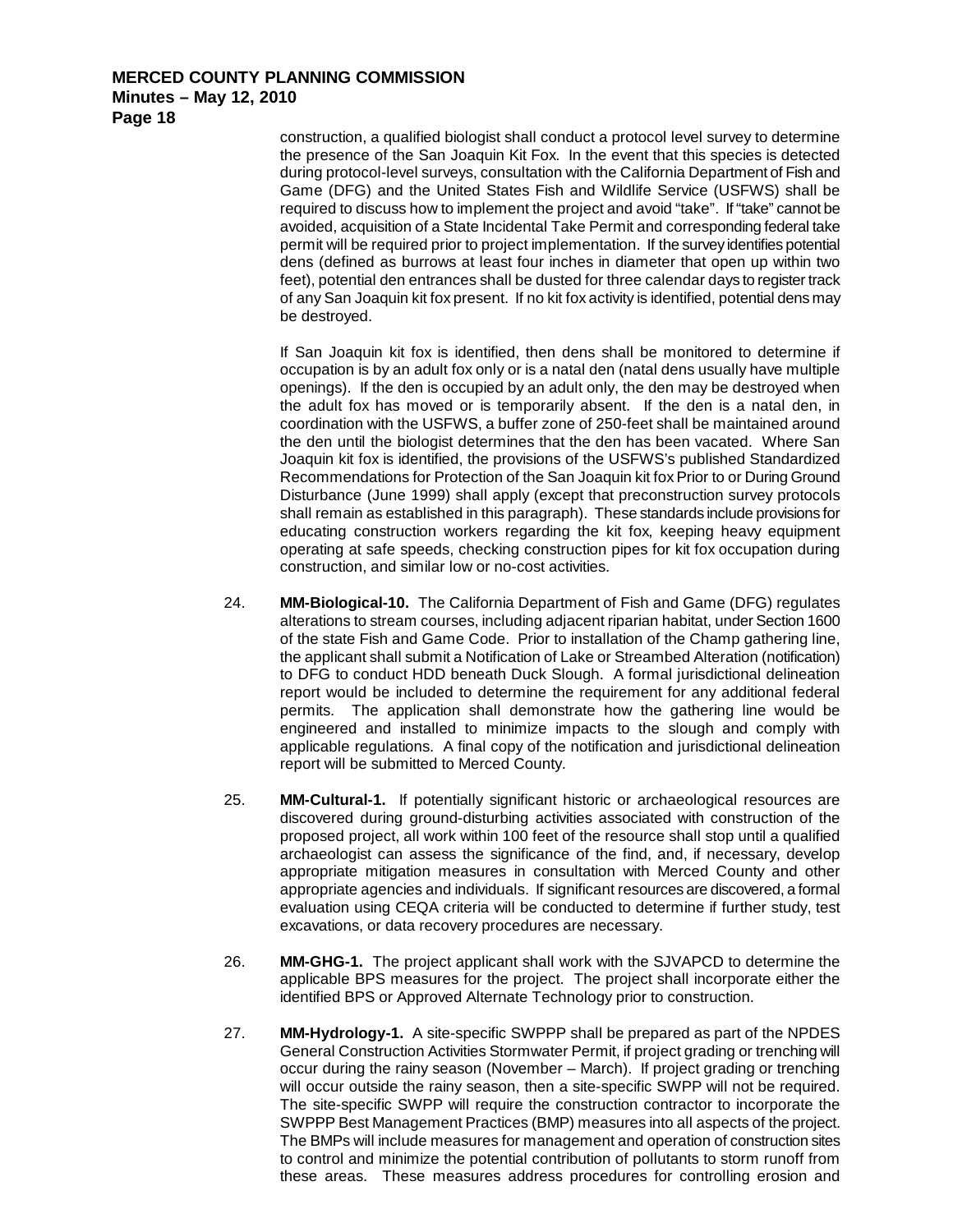## **Minutes – May 12, 2010**

**Page 19**

sedimentation and management of all aspects of the construction to ensure control of potential water pollution sources.

Construction phase BMPs will include:

- Dust control
- Minimal use of water for dust control (only as much as needed)
- Dry sweeping and/or storm drain inlet control measure (e.g. sandbags, filter fabric, fiber rolls, etc.)
- Install silt barriers around sensitive areas and wherever earthwork activities might result in erosion and sediment transport
- Stabilize stockpiled soils
- Post-construction stabilization or revegetation
- Runoff control

The measures included in the SWPPP will be monitored regularly for effectiveness. If a measure is found to be ineffective, it will be redesigned or replaced immediately.

- 28. **MM-Noise-1.** The Applicant shall implement the following measures during projectrelated construction:
	- Construction activities, with the exception of well drilling activities, shall be limited to between 7 a.m. and 6 p.m., Monday through Saturday, to avoid noisesensitive hours of the day. Construction activities shall be prohibited on Sundays and holidays.
	- Construction staging and heavy equipment maintenance activities shall be performed a minimum distance of 300 feet from the nearest residence, unless safety or technical feasibility takes precedence, which will be determined by the Construction Site Manager.
	- Construction equipment noise shall be minimized by muffling and shielding intakes and exhaust on construction equipment (in accordance with the manufacturer's specifications) and by shrouding or shielding impact tools.
	- Construction contractors shall locate fixed construction equipment (such as compressors and generators) and construction staging areas as far as possible from nearby residences. Stationary combustion equipment such as pumps or generators operating within 300 feet of the nearest residence shall be shielded with a noise protection barrier.
- 29. **MM-Transportation-1.** Prior to the commencement of drilling activities, the project applicant will consult with the Merced County Fire Marshal to determine the appropriate site configuration of the Champ and Lucy Goose well sites to allow for emergency equipment turning-radius. Turning-radius configuration will be determined by Section D103.4 of the California Fire Code or as approved by the Merced County Fire Marshal.
- **D. ADMINISTRATIVE APPLICATION No. AA09-032 - Panther Energy Company -** To construct an exploratory natural gas well and if successful to construct a natural gas production well within a 62,500 square foot drilling pad on 160 acres. The project is located at the southeast corner of Sandy Mush Road and Combs Road in the Merced area. The property is designated Agricultural land use and zoned A-1 (General Agricultural). **Continued from the March 10, 2010 Hearing. DG**

**Recommendation :** The actions requested are to:

- 1) Adopt the Mitigated Negative Declaration, and
- 2) Approve Administrative Application No. AA09-032 based on the project findings, and subject to the conditions of approval and mitigation measures.

Planner David Gilbert presented the Staff Report and recommendations of approval dated May 12, 2010.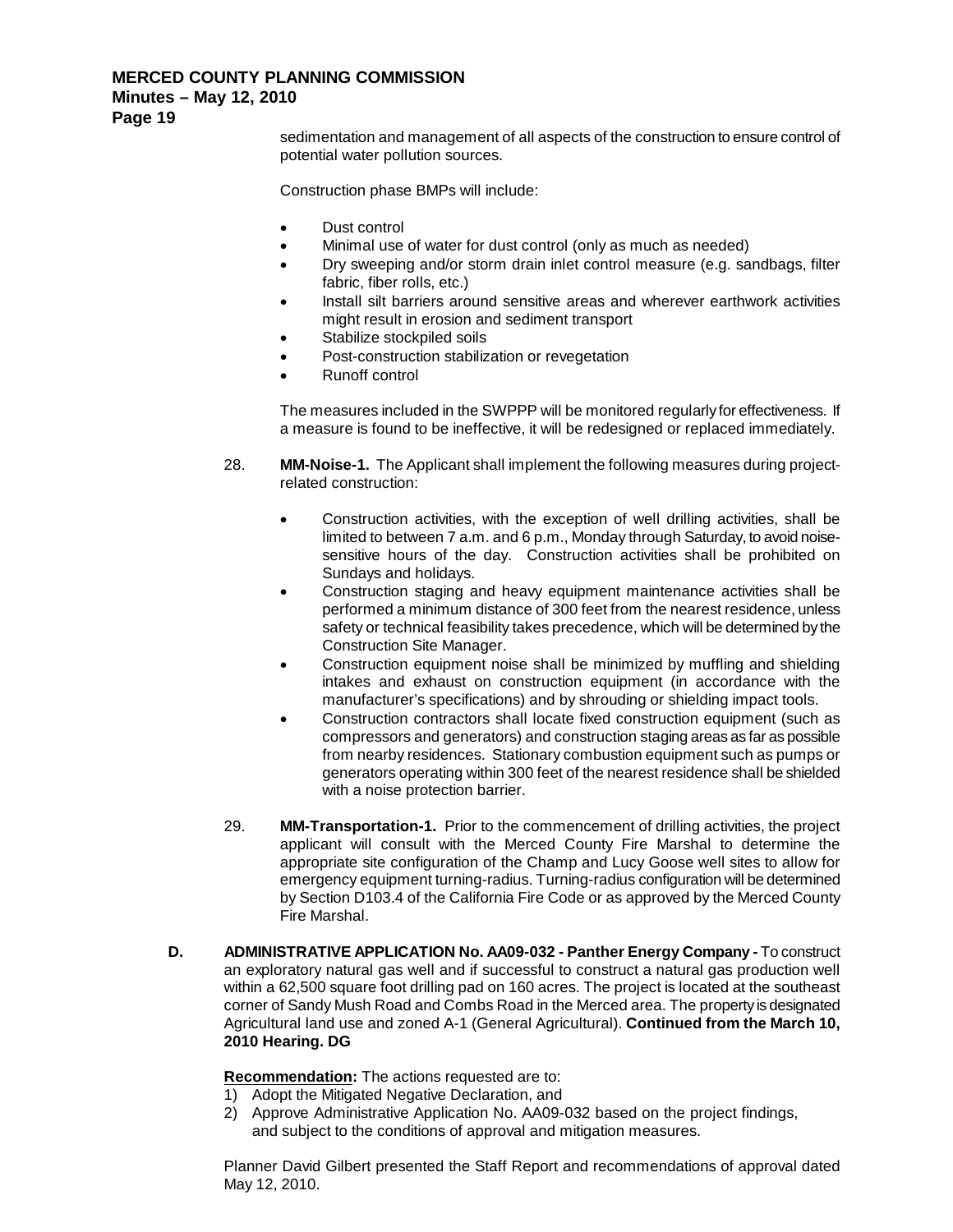**MOTION: M/S MOBLEY - ERRECA, AND CARRIED BY A VOTE OF 4 - 0, THE PLANNING COMMISSION APPROVES THE MITIGATED NEGATIVE DECLARATION PREPARED FOR ADMINISTRATIVE APPLICATION No. AA09-032.**

**MOTION: M/S MOBLEY - ERRECA, AND CARRIED BY A VOTE OF 4 - 0, THE PLANNING COMMISSION CONCURS WITH THE STAFF REPORT AND RECOMMENDATIONS DATED MAY 12, 2010, AND MAKES THE 13 FINDINGS SET FORTH IN THE STAFF REPORT AND, BASED ON THOSE 13 FINDINGS, APPROVES ADMINISTRATIVE APPLICATION No. AA09- 032 SUBJECT TO THE 25 CONDITIONS SET FORTH IN THE STAFF REPORT AS FOLLOWS:**

#### **Conditions:**

#### Planning & Community Development Department

- 1. Administrative Application No. AA09-032 is granted to construct an exploratory gas well within a 62,500 square foot (250' x 250') drilling pad on a 160 acre parcel. The applicant shall operate the exploratory natural gas well site in a manner that is consistent with the submitted operational statement and approved plot plan.
- 2. If the exploratory natural gas well discovers a sufficient amount of natural gas a natural gas production natural gas well is granted on the 62,500 square foot same drilling pad. The applicant shall operate the natural gas production well site in a manner that is consistent with the submitted operational statement and approved plot plan.
- 3. The applicant is required to submit a Minor Modification application to the Planning and Community Development Department to modify any part of this Administrative Application permit.
- 4. The applicant shall comply with all applicable local, state and federal standards and regulations.
- 5. For the purpose of condition monitoring, an inspection fee in the amount of **\$486.00** shall be required. This fee shall be paid within 30 days of the approval date. Should additional inspections be required, inspection time shall be billed to the applicant at the established hourly rate at the time of the inspection.
- 6. The exploratory gas well permit shall be effective for 60 days upon commencement of drilling. This permit shall remain active for one year from the date of approval.

## County Counsel

7. Panther Energy Company must indemnify, defend and hold harmless, the County of Merced, its Board of Supervisors, commissions, officers, employees, agents and assigns (hereinafter "County") from and against any and all claims, petitions, demands, liability, judgments, awards, interest, attorney's fees, expert witness and consultant fees and other costs and expenses of whatsoever kind or nature, at any time arising out of or in any way connected with the approval, modification, denial, or the exhaustion of administrative appeals associated with the Blue #1-3 Well ("project") whether in tort, contract, writ of mandamus, or otherwise. This duty shall include, but not be limited to, claims, petitions, or the like for bodily injury, property damage, personal injury, contractual damages, writ of mandamus, or otherwise alleged to be caused to any person or entity including, but not limited to employees, agents, commissions, boards, and officers of Panther Energy Company. The liability of Panther Energy Company for indemnity under this term and condition shall apply, regardless of fault, to any acts or omissions, willful misconduct, or negligent conduct of any kind, on the part of Panther Energy Company, its employees, subcontractors, agents, and officers. The duty shall extend to any allegation or claim of liability, or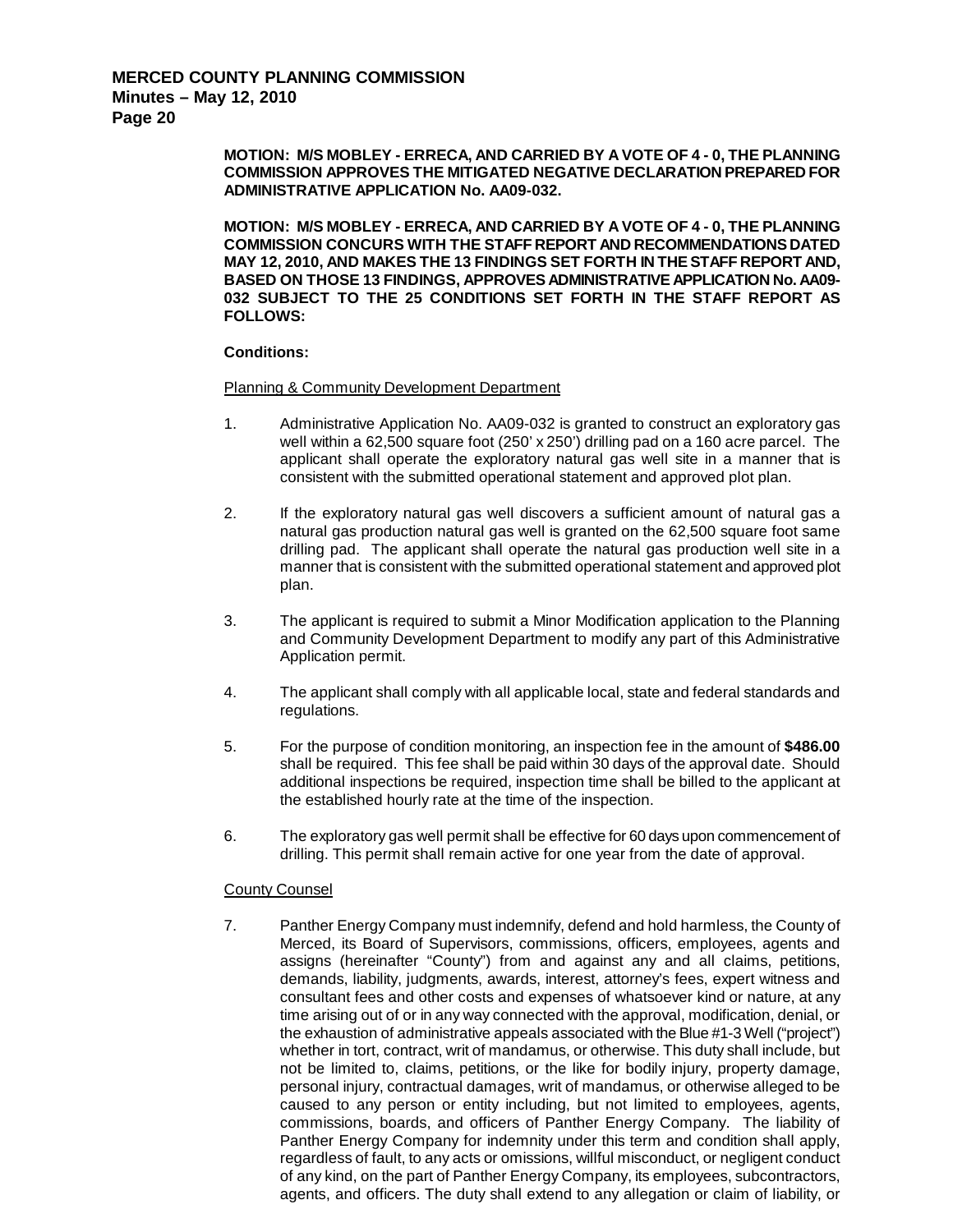**Minutes – May 12, 2010**

**Page 21**

petition, except in circumstances found by a jury or judge to be the sole and legal result of the willful misconduct of County. This duty shall arise at the first notice of filing a lawsuit, claim, petition, or allegation of liability against County. Panther Energy Company will on request and at its expense, defend any action suit or proceeding arising hereunder. This term and condition and shall not be limited to any claim, petition, demand, liability, judgment, award, interest, attorney's fees, expert or consultant witness fees, legal research fees, staff and administrative costs, administrative record costs, materials, and costs and expenses of whatsoever kind or nature, that may arise at the time of project approval, modification, or denial, but shall also apply to all such claims and the like, after project approval, modification, denial, or the exercise or exhaustion of administrative appeals, including but not limited to actions arising from public interest, land use and environmental legal actions. Attorney's fees shall include any and all attorney's fees but not be limited to attorney's fees and staff time incurred by the offices of County counsel. County shall have full discretion to select legal counsel of its own choosing to represent County, at a cost not exceeding the prevailing and reasonable rates for counsel practicing environmental and land use law in the State of California, or practicing any other area of law that the County determines the claim may reasonably require. This term and condition for indemnification shall be interpreted to the broadest extent permitted by law.

## Department of Public Health/Division of Environmental Health

- 8. The natural gas well shall be drilled under permit from the California Division of Oil, Gas, and Geothermal Resources. If the well if dry or when use of the well is discontinued, it shall be destroyed under permit from the California Division of Oil, Gas, and Geothermal Resources.
- 9. All sewage generated on-site shall be contained in the sewage holding tanks of trailers or in portable restrooms. If dumped in Merced County, sewage shall be dumped at an approved site. If pumped from the holding tanks in Merced County, pumping shall be done by a business holding a septic pumper permit issued by MCDEH.
- 10. Any hazardous material stored on-site over threshold quantities (55 gallons, 200 cu. ft. or 500 pounds) requires that a hazardous materials business plan (HMBP) be filed with the Division of Environmental Health. Any quantity of hazardous waste generated on-site also requires that a HMBP be filed. Contact Vickie Hayer 381-1083 or Kerri Gibbons at 381-1094.

## Regional Water Quality Control Board

11. Prior to the start of construction of the exploratory natural gas well, the applicant shall explain how the drilling mud and liquids will be handled for disposal and identify the permitting facility that will be used for disposal and how the wastewater will be stored at the site and identify the permitted Class II injection well or disposal facility that will be used for wastewater disposal.

## San Joaquin Air Pollution Control District

- 12. The application shall be subject to Regulation VIII (Fugitive PM10 Prohibitions.
- 13. All portable emission units (including portable drilling rigs) shall be required to be registered with either the California Air Resources Board (CARB) or with the District (Rule 2280 Portable Equipment Registration).
- 14. The project may be subject to District Rule 9510 (Indirect Source Review). Rule 9510 requires applicants subject to the rule to provide information that enables the District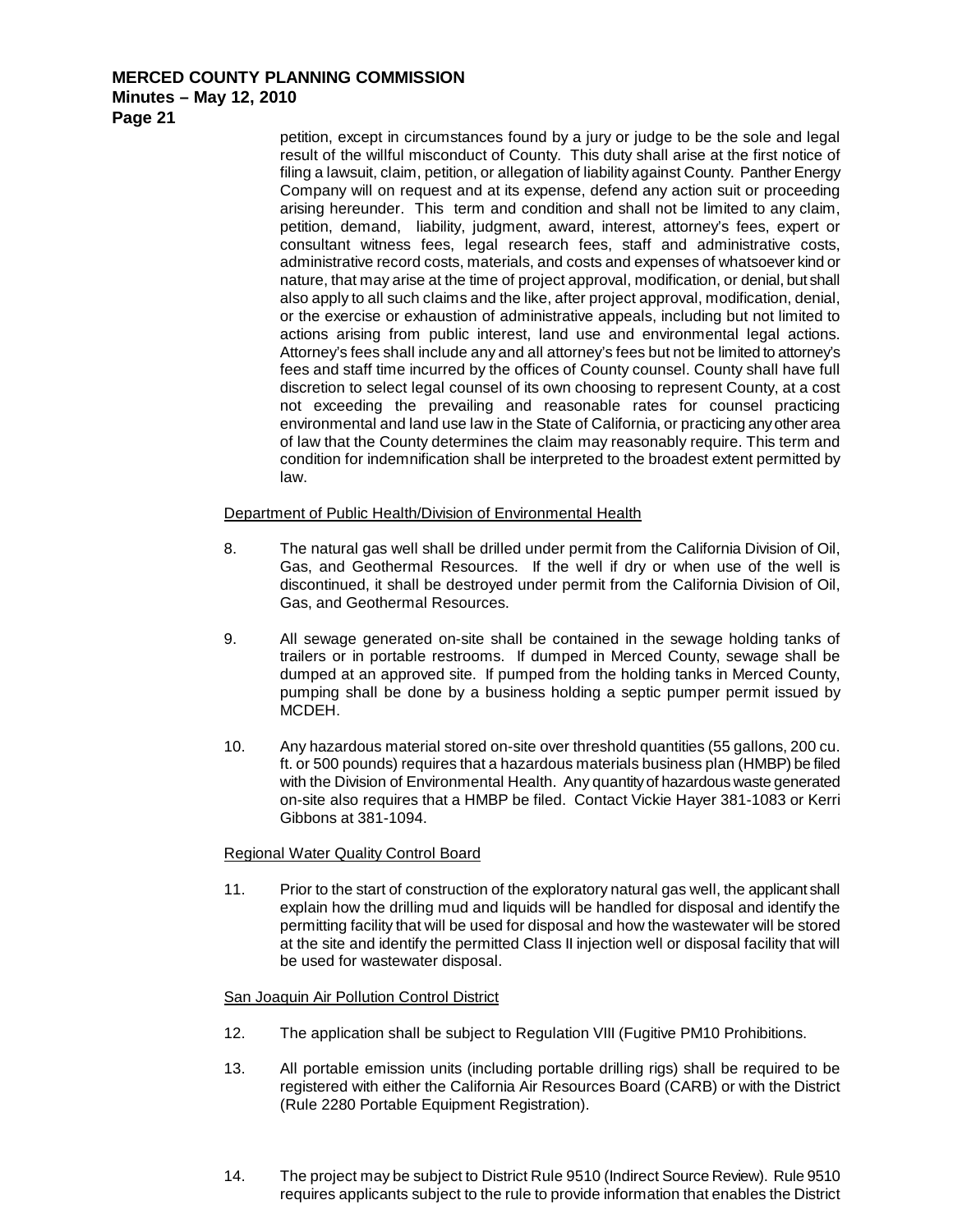to quantify construction, area and operational emissions, and potentially mitigate a portion of those emissions. An application must be filed with the District no later than concurrent with application with a local agency for the final discretionary approval.

#### Department of Conservation

15. Prior to drilling, Panther Energy shall submit detailed drilling plans to the Department of Conservation for their review and approval.

#### **Mitigation Measures**

16. **MM-Biological-4.** Prior to implementation of any ground clearing activities, a qualified biologist shall survey the area to determine whether burrows suitable for burrowing owl are present within 500 feet of the project site. The survey shall be conducted no more than 30 days prior to ground clearing activities. If no suitable burrows are identified, then no additional mitigation is required. However, if ground clearing activities are delayed beyond 30 days, additional surveys for burrows shall be required.

If suitable burrows are observed, then no more than 30 days prior to the beginning of ground disturbance a pre-construction survey for burrowing owls shall be conducted by a qualified biologist in general accordance with the Burrowing Owl Survey Protocol and Mitigation Guidelines by the California Burrowing Owl Consortium, and a report prepared and submitted to CDFG prior to groundbreaking.

If occupied burrows are identified, the following specific mitigation measures shall be implemented:

- 1. Occupied burrows should not be disturbed during the nesting season (February 1 through August 31) unless a qualified biologist approved by DFG verifies that egg-laying and incubation has not started or that juveniles from occupied burrows are capable of independent survival.
- 2. To avoid impacts to occupied burrows, no extraction shall occur within 500 feet of the burrows during the breeding season (February 1 through August 31), or within 160 feet during the non-breeding season (September 1 through January 31).
- 3. If destruction of occupied burrows is unavoidable:
	- Destruction shall occur only outside of the nesting season (between September 1 and January 31).
	- Resident owls shall be moved away from the disturbance area by a qualified biologist using only passive relocation techniques.
	- Existing unsuitable burrows shall be enhanced or new burrows created at a ratio of 2:1 prior to relocation of resident owls.
- 17. **MM-Biological-5.** If construction of the well sites is initiated during the nesting season of California horned lark and loggerhead shrike (March – July), pre-construction nesting bird surveys shall be conducted in all suitable habitat within 150 feet of the project site. Surveys shall be conducted by a qualified biologist no more than 30 days prior to the start of construction. If an active nest is found, no construction shall occur within 150 feet of the nest until all chicks have successfully fledged, or until nest failure is documented as determined by a qualified biologist.
- 18. **MM-Biological-6**. If construction occurs during the nesting season (generally March 1 through September 1), preconstruction surveys for nesting Swainson's hawk shall be conducted within 0.5 mile of the project site. Surveys shall be conducted no more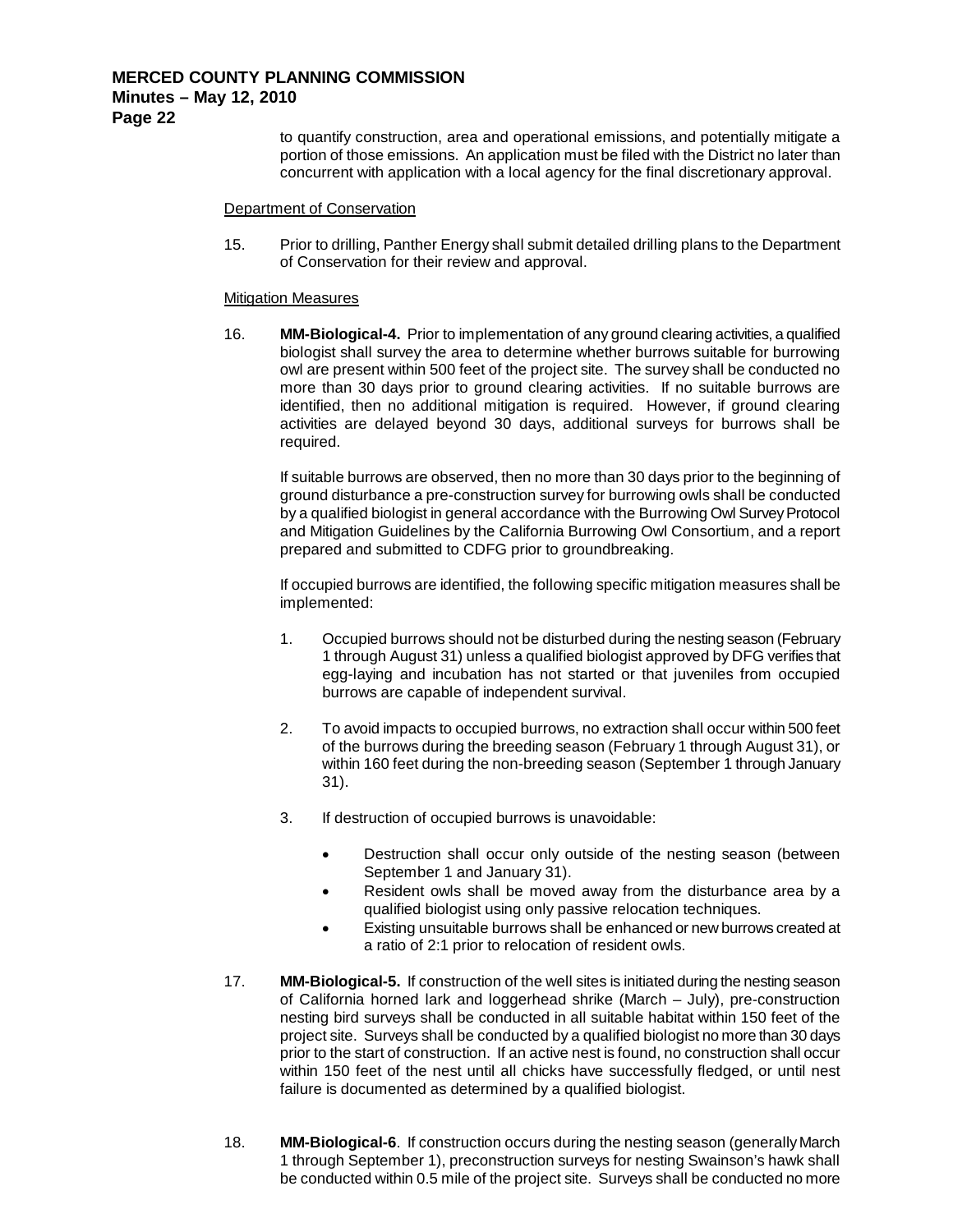> than 14 days prior to initiation of construction. If active nests are located, construction shall be halted until fledging has occurred or nest failure documented as determined by a qualified biologist. Alternatively, CDFG may be consulted to determine if project construction is likely to impact nesting individuals and if construction may proceed. If construction proceeds, CDFG may require additional mitigation, including the presence of a biological monitor to ensure that construction does not result in nest abandonment.

- 19. **MM-Biological-7**. Pre-construction nesting bird surveys shall be conducted for any project component to be installed during the nesting season, which typically runs from March 1 through September 1. The surveys shall be conducted by a qualified biologist and shall include all trees and shrubs (suitable for loggerhead shrike) within 250 feet of the project site. Surveys shall be conducted no more than 30 days prior to the start of construction. If an active nest is found, no construction shall occur within 250 feet of the nest until all chicks have successfully fledged, or until nest failure is documented as determined by a qualified biologist.
- 20. **MM-Biological-8.** Prior to construction of all well sites, a qualified biologist shall conduct a San Joaquin kit fox habitat assessment. All potentially suitable burrows shall be mapped, and photographed, and any observations in or around the burrow shall be described. A brief report shall be prepared and included in the Section 404 Clean Water Act permit submitted to USACE. If it is determined that the project may impact San Joaquin kit fox, mitigation requirements for impacts would be determined during Section 7 consultation between USACE and USFWS.
- 21. **MM-Biological-9.** Prior to issuance of a permit to construct, and no less than 14 days and no more than 30 days prior to ground disturbance or commencement of construction, a qualified biologist shall conduct a protocol level survey to determine the presence of the San Joaquin Kit Fox. In the event that this species is detected during protocol-level surveys, consultation with the California Department of Fish and Game (DFG) and the United States Fish and Wildlife Service (USFWS) shall be required to discuss how to implement the project and avoid "take". If "take" cannot be avoided, acquisition of a State Incidental Take Permit and corresponding federal take permit will be required prior to project implementation. If the survey identifies potential dens (defined as burrows at least four inches in diameter that open up within two feet), potential den entrances shall be dusted for three calendar days to register track of any San Joaquin kit fox present. If no kit fox activity is identified, potential dens may be destroyed.

If San Joaquin kit fox is identified, then dens shall be monitored to determine if occupation is by an adult fox only or is a natal den (natal dens usually have multiple openings). If the den is occupied by an adult only, the den may be destroyed when the adult fox has moved or is temporarily absent. If the den is a natal den, in coordination with the USFWS, a buffer zone of 250-feet shall be maintained around the den until the biologist determines that the den has been vacated. Where San Joaquin kit fox is identified, the provisions of the USFWS's published Standardized Recommendations for Protection of the San Joaquin kit fox Prior to or During Ground Disturbance (June 1999) shall apply (except that preconstruction survey protocols shall remain as established in this paragraph). These standards include provisions for educating construction workers regarding the kit fox, keeping heavy equipment operating at safe speeds, checking construction pipes for kit fox occupation during construction, and similar low or no-cost activities.

22. **MM-Cultural-1.** If potentially significant historic or archaeological resources are discovered during ground-disturbing activities associated with construction of the proposed project, all work within 100 feet of the resource shall stop until a qualified archaeologist can assess the significance of the find, and, if necessary, develop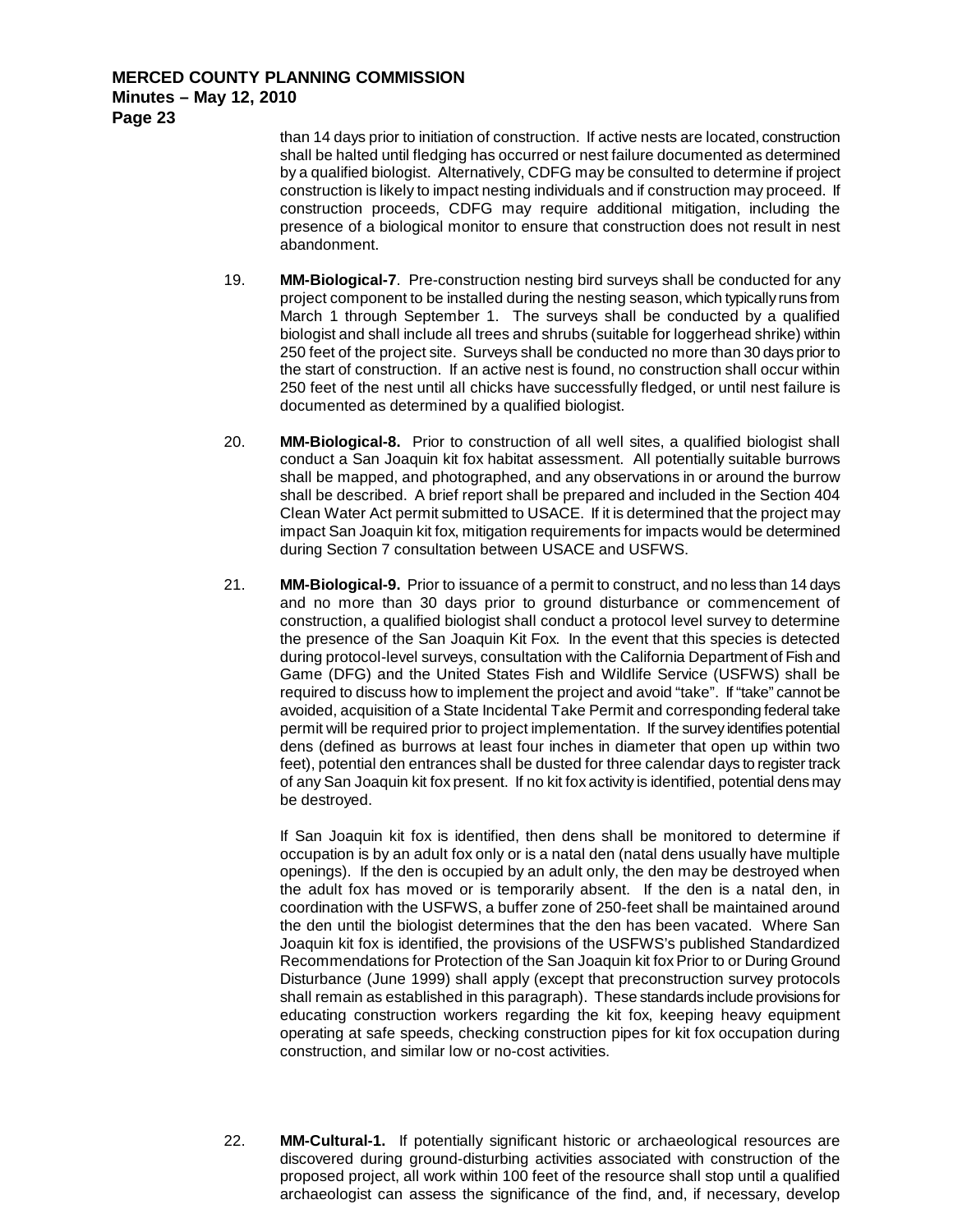**Page 24**

appropriate mitigation measures in consultation with Merced County and other appropriate agencies and individuals. If significant resources are discovered, a formal evaluation using CEQA criteria will be conducted to determine if further study, test excavations, or data recovery procedures are necessary.

- 23. **MM-GHG-1.** The project applicant shall work with the SJVAPCD to determine the applicable BPS measures for the project. The project shall incorporate either the identified BPS or Approved Alternate Technology prior to construction.
- 24. **MM-Hydrology-1.** A site-specific SWPPP shall be prepared as part of the NPDES General Construction Activities Stormwater Permit, if project grading or trenching will occur during the rainy season (November – March). If project grading or trenching will occur outside the rainy season, then a site-specific SWPP will not be required. The site-specific SWPP will require the construction contractor to incorporate the SWPPP Best Management Practices (BMP) measures into all aspects of the project. The BMPs will include measures for management and operation of construction sites to control and minimize the potential contribution of pollutants to storm runoff from these areas. These measures address procedures for controlling erosion and sedimentation and management of all aspects of the construction to ensure control of potential water pollution sources.

Construction phase BMPs will include:

- Dust control
- Minimal use of water for dust control (only as much as needed)
- Dry sweeping and/or storm drain inlet control measure (e.g. sandbags, filter fabric, fiber rolls, etc.)
- Install silt barriers around sensitive areas and wherever earthwork activities might result in erosion and sediment transport
- Stabilize stockpiled soils
- Post-construction stabilization or revegetation
- Runoff control

The measures included in the SWPPP will be monitored regularly for effectiveness. If a measure is found to be ineffective, it will be redesigned or replaced immediately.

- 25. **MM-Noise-1.** The Applicant shall implement the following measures during projectrelated construction:
	- Construction activities, with the exception of well drilling activities, shall be limited to between 7 a.m. and 6 p.m., Monday through Saturday, to avoid noisesensitive hours of the day. Construction activities shall be prohibited on Sundays and holidays.
	- Construction staging and heavy equipment maintenance activities shall be performed a minimum distance of 300 feet from the nearest residence, unless safety or technical feasibility takes precedence, which will be determined by the Construction Site Manager.
	- Construction equipment noise shall be minimized by muffling and shielding intakes and exhaust on construction equipment (in accordance with the manufacturer's specifications) and by shrouding or shielding impact tools.
	- Construction contractors shall locate fixed construction equipment (such as compressors and generators) and construction staging areas as far as possible from nearby residences. Stationary combustion equipment such as pumps or generators operating within 300 feet of the nearest residence shall be shielded with a noise protection barrier.